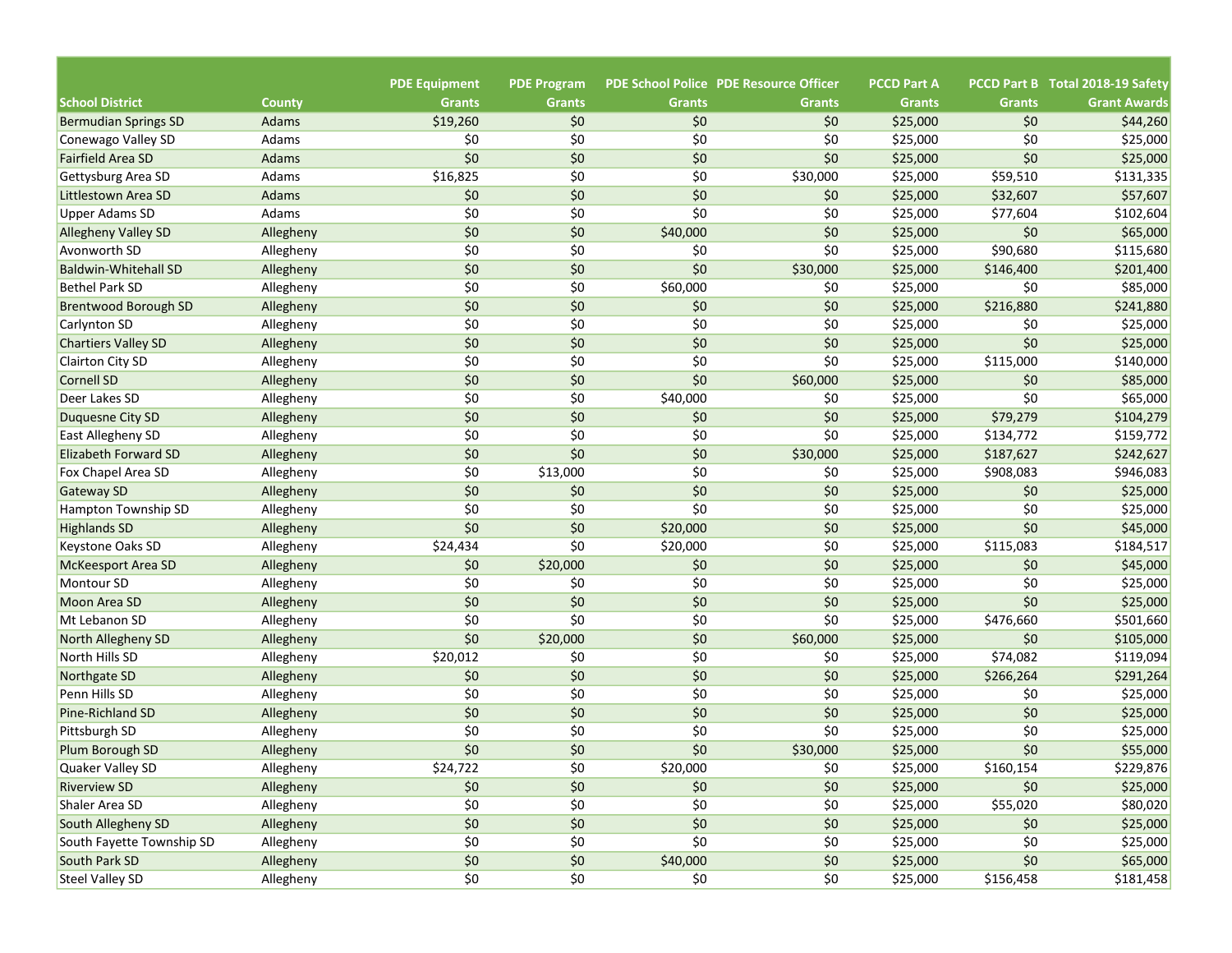|                                   |                        |                                       |                                     |               | <b>PDE School Police PDE Resource Officer</b> | <b>PCCD Part A</b> |               | PCCD Part B Total 2018-19 Safety |
|-----------------------------------|------------------------|---------------------------------------|-------------------------------------|---------------|-----------------------------------------------|--------------------|---------------|----------------------------------|
| <b>School District</b>            | <b>County</b>          | <b>PDE Equipment</b><br><b>Grants</b> | <b>PDE Program</b><br><b>Grants</b> | <b>Grants</b> | <b>Grants</b>                                 | <b>Grants</b>      | <b>Grants</b> | <b>Grant Awards</b>              |
| Sto-Rox SD                        |                        | \$0                                   | \$0                                 | \$0           | \$0                                           | \$25,000           | \$0           | \$25,000                         |
| <b>Upper Saint Clair SD</b>       | Allegheny<br>Allegheny | \$0                                   | \$0                                 | \$40,000      | \$0                                           | \$25,000           | \$0           | \$65,000                         |
| <b>West Allegheny SD</b>          | Allegheny              | \$0                                   | \$0                                 | \$0           | \$0                                           | \$25,000           | \$89,243      | \$114,243                        |
| West Jefferson Hills SD           | Allegheny              | \$0                                   | \$0                                 | \$60,000      | \$0                                           | \$25,000           | \$0           | \$85,000                         |
| <b>West Mifflin Area SD</b>       | Allegheny              | \$0                                   | \$0                                 | \$40,000      | \$0                                           | \$25,000           | \$0           | \$65,000                         |
| Wilkinsburg Borough SD            | Allegheny              | \$0                                   | \$0                                 | \$0           | \$0                                           | \$25,000           | \$0           | \$25,000                         |
| <b>Woodland Hills SD</b>          | Allegheny              | \$0                                   | \$0                                 | \$0           | \$0                                           | \$25,000           | \$153,242     | \$178,242                        |
| Apollo-Ridge SD                   | Armstrong              | \$25,000                              | \$0                                 | \$0           | \$30,000                                      | \$25,000           | \$0           | \$80,000                         |
| <b>Armstrong SD</b>               | Armstrong              | \$18,498                              | \$0                                 | \$40,000      | \$0                                           | \$25,000           | \$86,813      | \$170,310                        |
| <b>Freeport Area SD</b>           |                        | \$0                                   | \$0                                 | \$0           | \$0                                           | \$25,000           | \$41,943      | \$66,943                         |
|                                   | Armstrong              | \$0                                   | \$0                                 | \$0           | \$0                                           |                    |               |                                  |
| Leechburg Area SD                 | Armstrong              |                                       | \$0                                 | \$0           | \$0                                           | \$25,000           | \$0<br>\$0    | \$25,000                         |
| Aliquippa SD                      | <b>Beaver</b>          | \$24,992                              |                                     |               |                                               | \$25,000           | \$0           | \$49,992                         |
| Ambridge Area SD                  | <b>Beaver</b>          | \$0                                   | \$0                                 | \$0           | \$0                                           | \$25,000           |               | \$25,000                         |
| Beaver Area SD                    | <b>Beaver</b>          | \$0                                   | \$20,000                            | \$0           | \$30,000                                      | \$25,000           | \$385,378     | \$460,378                        |
| <b>Big Beaver Falls Area SD</b>   | <b>Beaver</b>          | \$0                                   | \$0                                 | \$0           | \$60,000                                      | \$25,000           | \$250,930     | \$335,930                        |
| <b>Blackhawk SD</b>               | <b>Beaver</b>          | \$0                                   | \$0                                 | \$0           | \$0                                           | \$25,000           | \$0           | \$25,000                         |
| <b>Central Valley SD</b>          | <b>Beaver</b>          | \$0                                   | \$0                                 | \$0           | \$90,000                                      | \$25,000           | \$0           | \$115,000                        |
| Freedom Area SD                   | <b>Beaver</b>          | \$0                                   | \$0                                 | \$0           | \$0                                           | \$25,000           | \$0           | \$25,000                         |
| <b>Hopewell Area SD</b>           | <b>Beaver</b>          | \$0                                   | \$20,000                            | \$0           | \$60,000                                      | \$25,000           | \$132,681     | \$237,681                        |
| Midland Borough SD                | <b>Beaver</b>          | \$23,520                              | \$0                                 | \$0           | \$0                                           | \$25,000           | \$0           | \$48,520                         |
| New Brighton Area SD              | <b>Beaver</b>          | \$0                                   | \$0                                 | \$0           | \$0                                           | \$25,000           | \$195,320     | \$220,320                        |
| <b>Riverside Beaver County SD</b> | <b>Beaver</b>          | \$0                                   | \$0                                 | \$40,000      | \$0                                           | \$25,000           | \$46,500      | \$111,500                        |
| <b>Rochester Area SD</b>          | <b>Beaver</b>          | \$0                                   | \$0                                 | \$0           | \$60,000                                      | \$25,000           | \$0           | \$85,000                         |
| South Side Area SD                | <b>Beaver</b>          | \$23,515                              | \$0                                 | \$0           | \$0                                           | \$25,000           | \$0           | \$48,515                         |
| <b>Western Beaver County SD</b>   | <b>Beaver</b>          | \$0                                   | \$0                                 | \$0           | \$0                                           | \$25,000           | \$0           | \$25,000                         |
| Bedford Area SD                   | <b>Bedford</b>         | \$0                                   | \$0                                 | \$0           | \$0                                           | \$25,000           | \$108,298     | \$133,298                        |
| <b>Chestnut Ridge SD</b>          | <b>Bedford</b>         | \$25,000                              | \$0                                 | \$0           | \$0                                           | \$25,000           | \$0           | \$50,000                         |
| <b>Everett Area SD</b>            | Bedford                | \$0                                   | \$0                                 | \$0           | \$0                                           | \$25,000           | \$256,780     | \$281,780                        |
| Northern Bedford County SD        | <b>Bedford</b>         | \$0                                   | \$0                                 | \$0           | \$0                                           | \$25,000           | \$0           | \$25,000                         |
| Tussey Mountain SD                | Bedford                | \$0                                   | \$0                                 | \$0           | \$0                                           | \$25,000           | \$72,360      | \$97,360                         |
| <b>Antietam SD</b>                | <b>Berks</b>           | \$0                                   | \$0                                 | \$0           | \$0                                           | \$25,000           | \$0           | \$25,000                         |
| Boyertown Area SD                 | <b>Berks</b>           | \$0                                   | \$0                                 | \$0           | \$0                                           | \$25,000           | \$0           | \$25,000                         |
| Brandywine Heights Area SD        | <b>Berks</b>           | \$0                                   | \$0                                 | \$0           | \$0                                           | \$25,000           | \$562,775     | \$587,775                        |
| Conrad Weiser Area SD             | <b>Berks</b>           | \$0                                   | \$0                                 | \$0           | \$0                                           | \$25,000           | \$46,300      | \$71,300                         |
| Daniel Boone Area SD              | <b>Berks</b>           | \$24,900                              | \$0                                 | \$0           | \$0                                           | \$25,000           | \$0           | \$49,900                         |
| <b>Exeter Township SD</b>         | Berks                  | \$0                                   | \$0                                 | \$0           | \$0                                           | \$25,000           | \$393,632     | \$418,632                        |
| Fleetwood Area SD                 | <b>Berks</b>           | \$0                                   | \$0                                 | \$0           | $$0$$                                         | \$25,000           | \$23,222      | \$48,222                         |
| <b>Governor Mifflin SD</b>        | Berks                  | \$0                                   | \$0                                 | \$0           | \$0                                           | \$25,000           | \$0           | \$25,000                         |
| Hamburg Area SD                   | <b>Berks</b>           | \$0                                   | \$0                                 | \$0           | $$0$$                                         | \$25,000           | \$0           | \$25,000                         |
| Kutztown Area SD                  | Berks                  | \$0                                   | \$10,190                            | \$0           | \$0                                           | \$25,000           | \$0           | \$35,190                         |
| Muhlenberg SD                     | <b>Berks</b>           | \$0                                   | \$18,890                            | \$0           | $$0$$                                         | \$25,000           | \$0           | \$43,890                         |
| Oley Valley SD                    | Berks                  | \$0                                   | \$0                                 | \$0           | \$0                                           | \$25,000           | \$0           | \$25,000                         |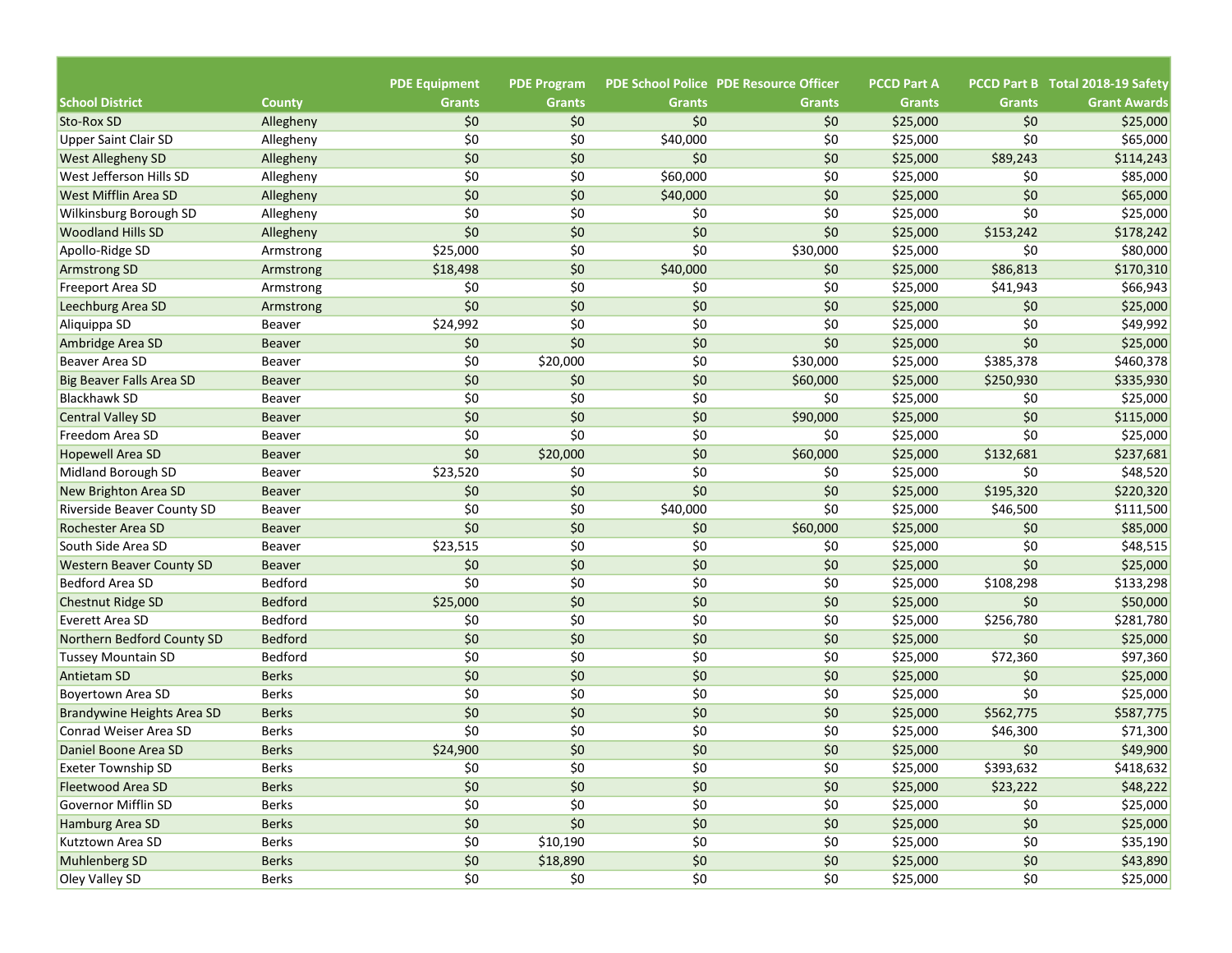|                                                           |                                       |                                     |               | <b>PDE School Police PDE Resource Officer</b> | <b>PCCD Part A</b>   |               | PCCD Part B Total 2018-19 Safety |
|-----------------------------------------------------------|---------------------------------------|-------------------------------------|---------------|-----------------------------------------------|----------------------|---------------|----------------------------------|
| <b>School District</b><br>County                          | <b>PDE Equipment</b><br><b>Grants</b> | <b>PDE Program</b><br><b>Grants</b> | <b>Grants</b> | <b>Grants</b>                                 | <b>Grants</b>        | <b>Grants</b> | <b>Grant Awards</b>              |
| <b>Berks</b>                                              | \$0                                   | \$0                                 | \$0           | \$0                                           |                      | \$0           | \$25,000                         |
| <b>Reading SD</b><br><b>Berks</b><br>Schuylkill Valley SD | \$0                                   | \$0                                 | \$0           | \$0                                           | \$25,000<br>\$25,000 | \$88,500      | \$113,500                        |
| Tulpehocken Area SD<br><b>Berks</b>                       | \$0                                   | \$0                                 | \$0           | \$0                                           | \$25,000             | \$0           | \$25,000                         |
| Twin Valley SD<br><b>Berks</b>                            | \$0                                   | \$0                                 | \$0           | \$0                                           | \$25,000             | \$0           | \$25,000                         |
| <b>Wilson SD</b><br><b>Berks</b>                          | \$0                                   | \$0                                 | \$0           | \$0                                           | \$25,000             | \$0           | \$25,000                         |
| <b>Wyomissing Area SD</b><br><b>Berks</b>                 | \$0                                   | \$0                                 | \$0           | \$0                                           | \$25,000             | \$236,558     | \$261,558                        |
| Altoona Area SD<br><b>Blair</b>                           | \$0                                   | \$0                                 | \$0           | \$0                                           | \$25,000             | \$136,552     | \$161,552                        |
| <b>Bellwood-Antis SD</b><br>Blair                         | \$0                                   | \$0                                 | \$0           | \$0                                           | \$25,000             | \$628,000     | \$653,000                        |
| <b>Blair</b><br>Claysburg-Kimmel SD                       | \$0                                   | \$0                                 | \$0           | \$34,304                                      | \$25,000             | \$0           | \$59,304                         |
| Hollidaysburg Area SD<br>Blair                            | \$0                                   | \$0                                 | \$0           | \$0                                           | \$25,000             | \$125,800     | \$150,800                        |
| <b>Blair</b><br><b>Spring Cove SD</b>                     | \$25,000                              | \$0                                 | \$40,000      | \$0                                           | \$25,000             | \$360,801     | \$450,801                        |
| Blair<br>Tyrone Area SD                                   | \$0                                   | \$0                                 | \$0           | \$0                                           | \$25,000             | \$0           | \$25,000                         |
| <b>Williamsburg Community SD</b><br><b>Blair</b>          | \$24,924                              | \$0                                 | \$0           | \$0                                           | \$25,000             | \$0           | \$49,924                         |
| <b>Bradford</b><br>Athens Area SD                         | \$0                                   | \$0                                 | \$0           | \$0                                           | \$25,000             | \$0           | \$25,000                         |
| <b>Bradford</b><br>Canton Area SD                         | \$0                                   | \$0                                 | \$0           | \$0                                           | \$25,000             | \$0           | \$25,000                         |
| <b>Bradford</b><br>Northeast Bradford SD                  | \$0                                   | \$0                                 | \$0           | \$0                                           | \$25,000             | \$0           | \$25,000                         |
| <b>Bradford</b><br>Sayre Area SD                          | \$17,220                              | \$0                                 | \$0           | \$0                                           | \$25,000             | \$145,008     | \$187,228                        |
| <b>Bradford</b><br>Towanda Area SD                        | \$0                                   | \$0                                 | \$0           | \$0                                           | \$25,000             | \$0           | \$25,000                         |
| <b>Bradford</b><br><b>Troy Area SD</b>                    | \$0                                   | \$0                                 | \$0           | \$0                                           | \$25,000             | \$0           | \$25,000                         |
| <b>Bradford</b><br><b>Wyalusing Area SD</b>               | \$25,000                              | \$0                                 | \$0           | \$0                                           | \$25,000             | \$0           | \$50,000                         |
| <b>Bucks</b><br><b>Bensalem Township SD</b>               | \$0                                   | \$0                                 | \$0           | \$60,000                                      | \$25,000             | \$0           | \$85,000                         |
| <b>Bucks</b><br><b>Bristol Borough SD</b>                 | \$0                                   | \$0                                 | \$0           | \$0                                           | \$25,000             | \$0           | \$25,000                         |
| <b>Bucks</b><br><b>Bristol Township SD</b>                | \$24,788                              | \$0                                 | \$0           | \$0                                           | \$25,000             | \$144,000     | \$193,788                        |
| <b>Bucks</b><br>Centennial SD                             | \$0                                   | \$0                                 | \$0           | \$0                                           | \$25,000             | \$0           | \$25,000                         |
| <b>Bucks</b><br><b>Central Bucks SD</b>                   | \$0                                   | \$0                                 | \$0           | \$0                                           | \$25,000             | \$0           | \$25,000                         |
| <b>Bucks</b><br><b>Council Rock SD</b>                    | \$0                                   | \$20,000                            | \$0           | \$0                                           | \$25,000             | \$48,000      | \$93,000                         |
| <b>Bucks</b><br>Morrisville Borough SD                    | \$0                                   | \$0                                 | \$0           | \$0                                           | \$25,000             | \$0           | \$25,000                         |
| <b>Bucks</b><br>Neshaminy SD                              | \$0                                   | \$0                                 | \$0           | \$0                                           | \$25,000             | \$0           | \$25,000                         |
| <b>Bucks</b><br>New Hope-Solebury SD                      | \$0                                   | \$0                                 | \$0           | \$0                                           | \$25,000             | \$0           | \$25,000                         |
| Palisades SD<br><b>Bucks</b>                              | \$0                                   | \$0                                 | \$0           | \$0                                           | \$25,000             | \$131,500     | \$156,500                        |
| <b>Bucks</b><br>Pennridge SD                              | \$0                                   | \$0                                 | \$0           | \$0                                           | \$25,000             | \$0           | \$25,000                         |
| <b>Bucks</b><br>Pennsbury SD                              | \$0                                   | \$19,969                            | \$0           | \$0                                           | \$25,000             | \$0           | \$44,969                         |
| <b>Bucks</b><br>Quakertown Community SD                   | \$0                                   | \$0                                 | \$0           | \$30,000                                      | \$25,000             | \$0           | \$55,000                         |
| <b>Butler Area SD</b><br><b>Butler</b>                    | \$20,870                              | \$0                                 | \$0           | \$0                                           | \$25,000             | \$100,000     | \$145,870                        |
| <b>Butler</b><br>Karns City Area SD                       | \$25,000                              | \$0                                 | \$0           | \$0                                           | \$25,000             | \$0           | \$50,000                         |
| <b>Butler</b><br>Mars Area SD                             | \$0                                   | \$0                                 | \$0           | \$0                                           | \$25,000             | \$0           | \$25,000                         |
| Moniteau SD<br><b>Butler</b>                              | \$0                                   | \$0\$                               | \$0           | \$0                                           | \$25,000             | \$0           | \$25,000                         |
| Seneca Valley SD<br><b>Butler</b>                         | \$24,990                              | \$0                                 | \$0           | \$0                                           | \$25,000             | \$0           | \$49,990                         |
| Slippery Rock Area SD<br><b>Butler</b>                    | \$0                                   | $$0$$                               | \$0           | \$0                                           | \$25,000             | \$0           | \$25,000                         |
| South Butler County SD<br><b>Butler</b>                   | $$0$$                                 | \$0                                 | \$0           | \$0                                           | \$25,000             | \$0           | \$25,000                         |
| <b>Blacklick Valley SD</b><br>Cambria                     | $$0$$                                 | \$0                                 | \$0           | \$0                                           | \$25,000             | \$0           | \$25,000                         |
| Cambria Heights SD<br>Cambria                             | \$0                                   | \$0                                 | \$40,000      | \$0                                           | \$25,000             | \$0           | \$65,000                         |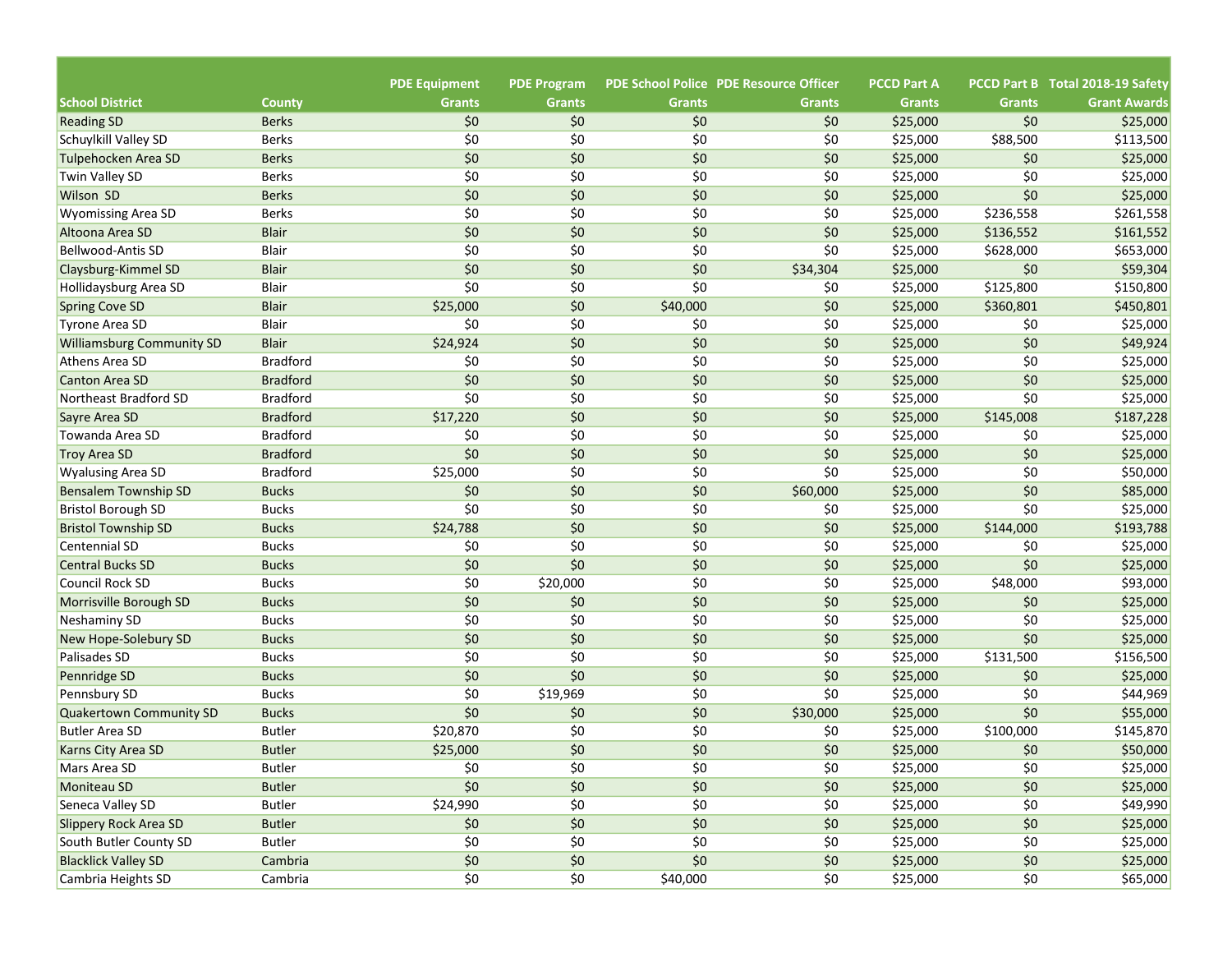| <b>School District</b>                         |                          | <b>PDE Equipment</b><br><b>Grants</b> | <b>PDE Program</b><br><b>Grants</b> | <b>Grants</b> | <b>PDE School Police PDE Resource Officer</b><br><b>Grants</b> | <b>PCCD Part A</b><br><b>Grants</b> | <b>Grants</b> | PCCD Part B Total 2018-19 Safety<br><b>Grant Awards</b> |
|------------------------------------------------|--------------------------|---------------------------------------|-------------------------------------|---------------|----------------------------------------------------------------|-------------------------------------|---------------|---------------------------------------------------------|
| <b>Central Cambria SD</b>                      | <b>County</b><br>Cambria | \$0                                   | \$0                                 | \$20,000      | \$0                                                            | \$25,000                            | \$0           | \$45,000                                                |
|                                                | Cambria                  | \$19,250                              | \$0                                 | \$40,000      | \$0                                                            | \$25,000                            | \$0           | \$84,250                                                |
| Conemaugh Valley SD<br><b>Ferndale Area SD</b> | Cambria                  | \$0                                   | \$0                                 | \$0           | \$0                                                            | \$25,000                            | \$73,058      | \$98,058                                                |
| <b>Forest Hills SD</b>                         | Cambria                  | \$25,000                              | \$0                                 | \$0           | \$0                                                            | \$25,000                            | \$0           | \$50,000                                                |
| Greater Johnstown SD                           | Cambria                  | \$0                                   | \$20,000                            | \$0           | \$90,000                                                       | \$25,000                            | \$0           | \$135,000                                               |
|                                                |                          | \$0                                   | \$0                                 | \$0           |                                                                |                                     | \$0           |                                                         |
| Northern Cambria SD                            | Cambria                  | \$0                                   |                                     | \$0           | \$30,000                                                       | \$25,000                            | \$0           | \$55,000<br>\$35,875                                    |
| Penn Cambria SD                                | Cambria                  |                                       | \$10,875                            |               | \$0                                                            | \$25,000                            |               |                                                         |
| Portage Area SD                                | Cambria                  | \$0                                   | \$0                                 | \$0           | \$0                                                            | \$25,000                            | \$159,964     | \$184,964                                               |
| <b>Richland SD</b>                             | Cambria                  | \$0                                   | \$0                                 | \$0           | \$59,999                                                       | \$25,000                            | \$168,686     | \$253,685                                               |
| <b>Westmont Hilltop SD</b>                     | Cambria                  | \$0                                   | \$0                                 | \$0           | \$0                                                            | \$25,000                            | \$0           | \$25,000                                                |
| <b>Cameron County SD</b>                       | Cameron                  | \$0                                   | \$0                                 | \$0           | \$0                                                            | \$25,000                            | \$0           | \$25,000                                                |
| Jim Thorpe Area SD                             | Carbon                   | \$25,000                              | \$0                                 | \$0           | \$0                                                            | \$25,000                            | \$0           | \$50,000                                                |
| Lehighton Area SD                              | Carbon                   | \$0                                   | \$0                                 | \$40,000      | \$0                                                            | \$25,000                            | \$7,627       | \$72,627                                                |
| <b>Palmerton Area SD</b>                       | Carbon                   | \$0                                   | \$0                                 | \$0           | \$0                                                            | \$25,000                            | \$0           | \$25,000                                                |
| <b>Panther Valley SD</b>                       | Carbon                   | \$25,000                              | \$0                                 | \$0           | \$0                                                            | \$25,000                            | \$0           | \$50,000                                                |
| <b>Weatherly Area SD</b>                       | Carbon                   | \$0                                   | \$0                                 | \$40,000      | \$0                                                            | \$25,000                            | \$308,773     | \$373,773                                               |
| <b>Bald Eagle Area SD</b>                      | Centre                   | \$0                                   | \$0                                 | \$0           | \$0                                                            | \$25,000                            | \$0           | \$25,000                                                |
| <b>Bellefonte Area SD</b>                      | Centre                   | \$0                                   | \$0                                 | \$0           | \$0                                                            | \$25,000                            | \$0           | \$25,000                                                |
| Penns Valley Area SD                           | Centre                   | \$0                                   | \$0                                 | \$0           | \$0                                                            | \$25,000                            | \$0           | \$25,000                                                |
| State College Area SD                          | Centre                   | \$0                                   | \$0                                 | \$40,000      | \$0                                                            | \$25,000                            | \$0           | \$65,000                                                |
| Avon Grove SD                                  | Chester                  | \$0                                   | \$0                                 | \$0           | \$0                                                            | \$25,000                            | \$0           | \$25,000                                                |
| Coatesville Area SD                            | Chester                  | \$0                                   | \$0                                 | \$40,000      | \$0                                                            | \$25,000                            | \$138,000     | \$203,000                                               |
| Downingtown Area SD                            | Chester                  | \$0                                   | \$0                                 | \$0           | \$0                                                            | \$25,000                            | \$0           | \$25,000                                                |
| <b>Great Valley SD</b>                         | Chester                  | \$0                                   | \$0                                 | \$0           | \$0                                                            | \$25,000                            | \$113,538     | \$138,538                                               |
| <b>Kennett Consolidated SD</b>                 | Chester                  | \$0                                   | \$0                                 | \$0           | \$0                                                            | \$25,000                            | \$0           | \$25,000                                                |
| Octorara Area SD                               | Chester                  | \$0                                   | \$0                                 | \$0           | \$0                                                            | \$25,000                            | \$0           | \$25,000                                                |
| Owen J Roberts SD                              | Chester                  | \$0                                   | \$19,994                            | \$0           | \$0                                                            | \$25,000                            | \$0           | \$44,994                                                |
| Oxford Area SD                                 | Chester                  | \$0                                   | \$0                                 | \$0           | \$0                                                            | \$25,000                            | \$0           | \$25,000                                                |
| <b>Phoenixville Area SD</b>                    | Chester                  | \$0                                   | \$0                                 | \$0           | \$0                                                            | \$25,000                            | \$194,480     | \$219,480                                               |
| Tredyffrin-Easttown SD                         | Chester                  | \$0                                   | \$0                                 | \$0           | \$0                                                            | \$25,000                            | \$0           | \$25,000                                                |
| Unionville-Chadds Ford SD                      | Chester                  | \$0                                   | \$0                                 | \$0           | \$0                                                            | \$25,000                            | \$48,400      | \$73,400                                                |
| West Chester Area SD                           | Chester                  | \$0                                   | \$20,000                            | \$0           | \$0                                                            | \$25,000                            | \$400,050     | \$445,050                                               |
| Allegheny-Clarion Valley SD                    | Clarion                  | \$0                                   | \$0                                 | \$37,635      | \$0                                                            | \$25,000                            | \$0           | \$62,635                                                |
| <b>Clarion Area SD</b>                         | Clarion                  | \$0                                   | \$0                                 | \$0           | \$0                                                            | \$25,000                            | \$259,606     | \$284,606                                               |
| Clarion-Limestone Area SD                      | Clarion                  | \$0                                   | \$0                                 | \$0           | \$0                                                            | \$25,000                            | \$0           | \$25,000                                                |
| Keystone SD                                    | Clarion                  | \$0                                   | \$11,250                            | \$0           | \$0                                                            | \$25,000                            | \$0           | \$36,250                                                |
| North Clarion County SD                        | Clarion                  | \$25,000                              | \$20,000                            | \$0           | $$0$$                                                          | \$25,000                            | \$0           | \$70,000                                                |
| <b>Redbank Valley SD</b>                       | Clarion                  | \$0                                   | \$0                                 | \$0           | \$0                                                            | \$25,000                            | \$0           | \$25,000                                                |
| <b>Union SD</b>                                | Clarion                  | \$0                                   | \$19,861                            | \$0           | $$0$$                                                          | \$25,000                            | \$0           | \$44,861                                                |
| Clearfield Area SD                             | Clearfield               | $$0$$                                 | \$0                                 | \$0           | \$0                                                            | \$25,000                            | \$185,275     | \$210,275                                               |
| Curwensville Area SD                           | Clearfield               | \$0                                   | \$0                                 | \$0           | \$60,000                                                       | \$25,000                            | \$44,000      | \$129,000                                               |
| Dubois Area SD                                 | Clearfield               | \$24,798                              | \$0                                 | \$59,987      | \$0                                                            | \$25,000                            | \$0           | \$109,785                                               |
|                                                |                          |                                       |                                     |               |                                                                |                                     |               |                                                         |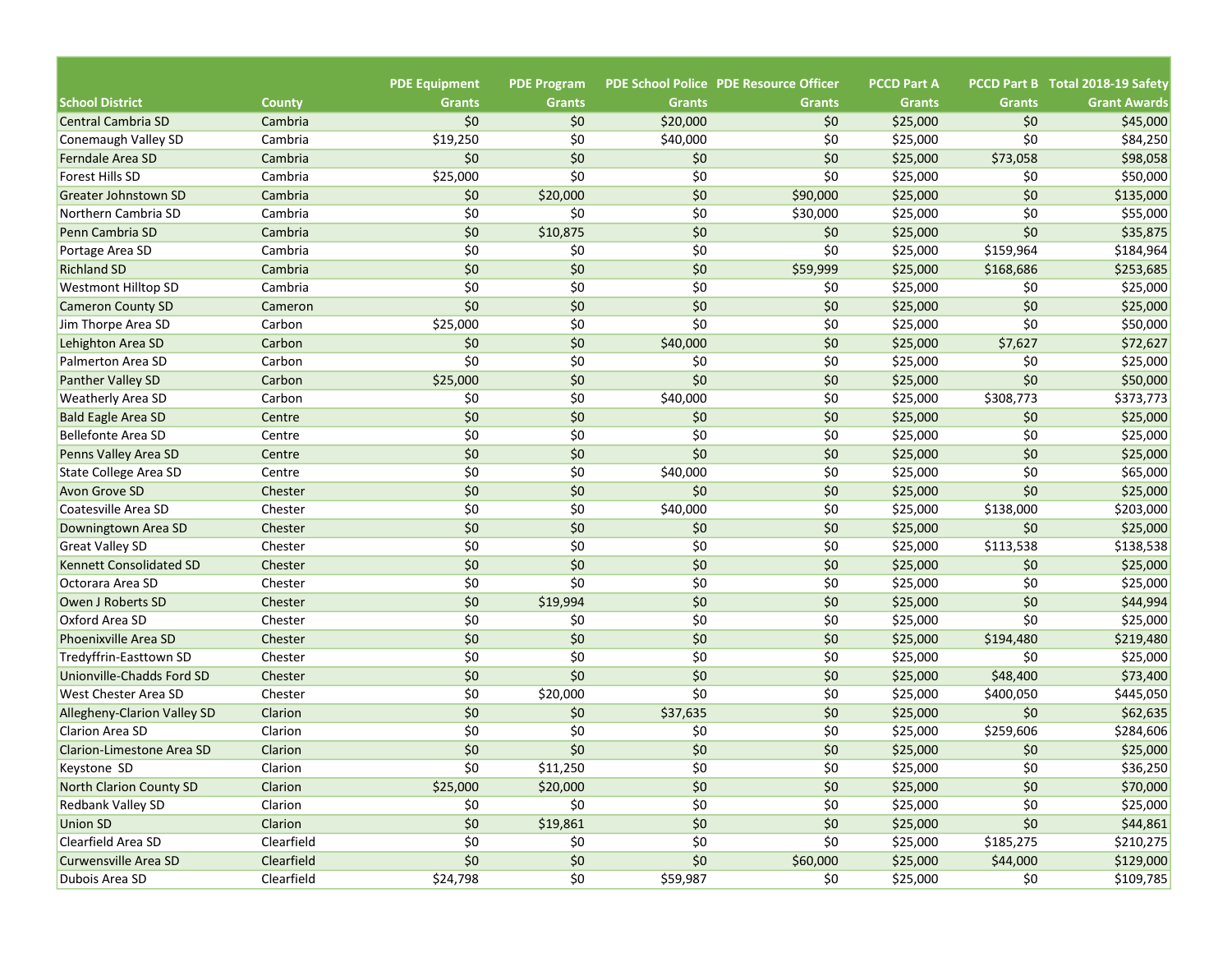| <b>PDE School Police PDE Resource Officer</b><br>PCCD Part B Total 2018-19 Safety<br><b>School District</b><br><b>Grants</b><br><b>Grants</b><br><b>Grants</b><br><b>Grants</b><br><b>Grants</b><br><b>Grants</b><br><b>Grant Awards</b><br><b>County</b><br>Clearfield<br>\$0<br>\$0<br>\$0<br>Glendale SD<br>\$0<br>\$0<br>\$25,000<br>\$25,000<br>\$0<br>\$0<br>\$0<br>\$0<br>Clearfield<br>\$0<br>\$25,000<br>\$25,000<br>Harmony Area SD<br>\$0<br>\$0<br>\$0<br>\$0<br>\$0<br>Clearfield<br>\$25,000<br>\$25,000<br><b>Moshannon Valley SD</b><br>\$0<br>\$0<br>\$0<br>Clearfield<br>\$38,000<br>\$25,000<br>\$97,008<br>\$160,008<br>Philipsburg-Osceola Area SD<br>\$0<br>Clearfield<br>\$0<br>\$0<br>\$129,000<br><b>West Branch Area SD</b><br>\$40,000<br>\$25,000<br>\$64,000<br>\$0<br>\$0<br>\$0<br>\$0<br>\$25,000<br>\$250,000<br>\$275,000<br>Clinton<br>Keystone Central SD<br>Columbia<br>\$12,270<br>\$0<br>\$0<br>\$40,000<br>\$25,000<br>\$64,577<br>\$141,847<br><b>Benton Area SD</b><br>\$0<br>\$0<br>\$0<br>\$0<br>\$25,000<br>\$0<br>\$25,000<br>Berwick Area SD<br>Columbia<br>\$0<br>\$0<br>\$0<br>\$0<br>\$0<br>Columbia<br>\$25,000<br>\$25,000<br><b>Bloomsburg Area SD</b><br>\$0<br>\$0<br>\$0<br>Columbia<br>\$40,000<br>\$25,000<br>\$29,498<br>\$94,498<br>Central Columbia SD<br>\$0<br>\$0<br>\$0<br>\$0<br>\$0<br>Columbia<br>\$25,000<br>\$25,000<br>Millville Area SD<br>\$0<br>\$0<br>\$0<br>Columbia<br>\$20,000<br>\$25,000<br>\$50,705<br>\$95,705<br>Southern Columbia Area SD<br>\$0<br>\$0<br>Crawford<br>\$0<br>\$20,000<br>\$25,000<br>\$0<br>\$45,000<br><b>Conneaut SD</b><br>\$0<br>\$0<br>\$0<br><b>Crawford Central SD</b><br>Crawford<br>\$0<br>\$60,000<br>\$25,000<br>\$85,000<br>\$0<br>\$0<br>\$0<br>\$0<br>Crawford<br>\$0<br>\$25,000<br>\$25,000<br><b>Penncrest SD</b><br>\$25,000<br>\$0<br>\$0<br>\$0<br>\$0<br>\$25,000<br>\$50,000<br><b>Big Spring SD</b><br>Cumberland<br>\$0<br>\$0<br>\$0<br>\$0<br>Cumberland<br>\$0<br>\$25,000<br>\$25,000<br>\$0<br>\$0<br>\$0<br>\$0<br>\$0<br>\$25,000<br>\$25,000<br>Carlisle Area SD<br>Cumberland<br>\$0<br>\$0<br>\$0<br>\$0<br>Cumberland<br>\$25,000<br>\$15,000<br>\$40,000<br>\$0<br>\$0<br>\$0<br>\$0<br>Cumberland<br>\$25,000<br>\$0<br>\$25,000<br>East Pennsboro Area SD<br>\$0<br>\$0<br>\$0<br>\$0<br>\$25,000<br>\$0<br>Cumberland<br>\$25,000<br>\$0<br>\$0<br>\$0<br>\$0<br>\$0<br>Cumberland<br>\$25,000<br>\$25,000<br>\$0<br>\$0<br>\$0<br>\$0<br>\$25,000<br>\$0<br>Cumberland<br>\$25,000<br>South Middleton SD<br>\$0<br>\$0<br>\$0<br>\$0<br>\$0<br>\$25,000<br>\$25,000<br><b>Central Dauphin SD</b><br>Dauphin<br>\$0<br>\$0<br>\$0<br>\$0<br>\$0<br>\$25,000<br>Dauphin<br>\$25,000<br>\$0<br>\$0<br>\$0<br>\$0<br>\$25,000<br>\$34,000<br>\$59,000<br>Halifax Area SD<br>Dauphin<br>\$0<br>\$0<br>\$0<br>\$0<br>\$0<br>\$25,000<br>\$25,000<br>Dauphin<br>\$0<br>\$0<br>\$0<br>\$0<br>\$25,000<br>\$24,750<br>Dauphin<br>\$49,750<br>Lower Dauphin SD<br>\$0<br>\$0<br>\$0<br>\$24,079<br>\$25,000<br>\$0<br>\$49,079<br>Dauphin<br>\$0<br>\$0<br>\$0<br>\$25,000<br>\$0<br>\$49,971<br>Dauphin<br>\$24,971<br>\$0<br>\$0<br>\$0<br>\$0<br>\$49,997<br>\$24,997<br>\$25,000<br>Dauphin<br>\$0<br>\$0<br>\$0<br>\$0<br>\$25,000<br>\$25,000<br>\$50,000<br>Dauphin<br>\$0<br>\$0<br>\$0<br>\$0<br>\$102,760<br>\$25,000<br>\$77,760<br><b>Upper Dauphin Area SD</b><br>Dauphin<br>\$0<br>\$0<br>\$19,998<br>\$0<br>\$25,000<br>\$443,172<br>\$488,170<br>Chester-Upland SD<br>Delaware<br>\$0<br>\$0<br>\$0<br>\$0<br>\$47,465<br><b>Chichester SD</b><br>Delaware<br>\$22,465<br>\$25,000<br>\$0<br>\$25,000<br>Garnet Valley SD<br>\$0<br>\$0<br>\$0<br>\$25,000<br>\$0<br>Delaware<br>\$0<br>\$0<br>\$0<br>$$0$$<br><b>Haverford Township SD</b><br>Delaware<br>\$25,000<br>\$169,231<br>\$194,231<br>\$0<br>Interboro SD<br>\$0<br>\$0<br>\$0<br>Delaware<br>\$25,000<br>\$0<br>\$25,000<br>$$0$$<br>$$0$$<br>\$0<br>$$0$$<br>\$0\$<br>Marple Newtown SD<br>Delaware<br>\$25,000<br>\$25,000<br>$$0$$<br>\$0<br>\$0<br>\$0<br>\$0<br>Penn-Delco SD<br>Delaware<br>\$25,000<br>\$25,000 |                             |                      |                    |     |       |                    |     |  |
|---------------------------------------------------------------------------------------------------------------------------------------------------------------------------------------------------------------------------------------------------------------------------------------------------------------------------------------------------------------------------------------------------------------------------------------------------------------------------------------------------------------------------------------------------------------------------------------------------------------------------------------------------------------------------------------------------------------------------------------------------------------------------------------------------------------------------------------------------------------------------------------------------------------------------------------------------------------------------------------------------------------------------------------------------------------------------------------------------------------------------------------------------------------------------------------------------------------------------------------------------------------------------------------------------------------------------------------------------------------------------------------------------------------------------------------------------------------------------------------------------------------------------------------------------------------------------------------------------------------------------------------------------------------------------------------------------------------------------------------------------------------------------------------------------------------------------------------------------------------------------------------------------------------------------------------------------------------------------------------------------------------------------------------------------------------------------------------------------------------------------------------------------------------------------------------------------------------------------------------------------------------------------------------------------------------------------------------------------------------------------------------------------------------------------------------------------------------------------------------------------------------------------------------------------------------------------------------------------------------------------------------------------------------------------------------------------------------------------------------------------------------------------------------------------------------------------------------------------------------------------------------------------------------------------------------------------------------------------------------------------------------------------------------------------------------------------------------------------------------------------------------------------------------------------------------------------------------------------------------------------------------------------------------------------------------------------------------------------------------------------------------------------------------------------------------------------------------------------------------------------------------------------------------------------------------------------------------------------------------------------------------------------------------------------------------------------------------------------------------------------------------------------------------------------------------------------------------------------------------------------------------------------------------------------------------------------------------------------------------------------------------------------------------------------------------------------------------------------------------------------------------|-----------------------------|----------------------|--------------------|-----|-------|--------------------|-----|--|
|                                                                                                                                                                                                                                                                                                                                                                                                                                                                                                                                                                                                                                                                                                                                                                                                                                                                                                                                                                                                                                                                                                                                                                                                                                                                                                                                                                                                                                                                                                                                                                                                                                                                                                                                                                                                                                                                                                                                                                                                                                                                                                                                                                                                                                                                                                                                                                                                                                                                                                                                                                                                                                                                                                                                                                                                                                                                                                                                                                                                                                                                                                                                                                                                                                                                                                                                                                                                                                                                                                                                                                                                                                                                                                                                                                                                                                                                                                                                                                                                                                                                                                                                       |                             | <b>PDE Equipment</b> | <b>PDE Program</b> |     |       | <b>PCCD Part A</b> |     |  |
|                                                                                                                                                                                                                                                                                                                                                                                                                                                                                                                                                                                                                                                                                                                                                                                                                                                                                                                                                                                                                                                                                                                                                                                                                                                                                                                                                                                                                                                                                                                                                                                                                                                                                                                                                                                                                                                                                                                                                                                                                                                                                                                                                                                                                                                                                                                                                                                                                                                                                                                                                                                                                                                                                                                                                                                                                                                                                                                                                                                                                                                                                                                                                                                                                                                                                                                                                                                                                                                                                                                                                                                                                                                                                                                                                                                                                                                                                                                                                                                                                                                                                                                                       |                             |                      |                    |     |       |                    |     |  |
|                                                                                                                                                                                                                                                                                                                                                                                                                                                                                                                                                                                                                                                                                                                                                                                                                                                                                                                                                                                                                                                                                                                                                                                                                                                                                                                                                                                                                                                                                                                                                                                                                                                                                                                                                                                                                                                                                                                                                                                                                                                                                                                                                                                                                                                                                                                                                                                                                                                                                                                                                                                                                                                                                                                                                                                                                                                                                                                                                                                                                                                                                                                                                                                                                                                                                                                                                                                                                                                                                                                                                                                                                                                                                                                                                                                                                                                                                                                                                                                                                                                                                                                                       |                             |                      |                    |     |       |                    |     |  |
|                                                                                                                                                                                                                                                                                                                                                                                                                                                                                                                                                                                                                                                                                                                                                                                                                                                                                                                                                                                                                                                                                                                                                                                                                                                                                                                                                                                                                                                                                                                                                                                                                                                                                                                                                                                                                                                                                                                                                                                                                                                                                                                                                                                                                                                                                                                                                                                                                                                                                                                                                                                                                                                                                                                                                                                                                                                                                                                                                                                                                                                                                                                                                                                                                                                                                                                                                                                                                                                                                                                                                                                                                                                                                                                                                                                                                                                                                                                                                                                                                                                                                                                                       |                             |                      |                    |     |       |                    |     |  |
|                                                                                                                                                                                                                                                                                                                                                                                                                                                                                                                                                                                                                                                                                                                                                                                                                                                                                                                                                                                                                                                                                                                                                                                                                                                                                                                                                                                                                                                                                                                                                                                                                                                                                                                                                                                                                                                                                                                                                                                                                                                                                                                                                                                                                                                                                                                                                                                                                                                                                                                                                                                                                                                                                                                                                                                                                                                                                                                                                                                                                                                                                                                                                                                                                                                                                                                                                                                                                                                                                                                                                                                                                                                                                                                                                                                                                                                                                                                                                                                                                                                                                                                                       |                             |                      |                    |     |       |                    |     |  |
|                                                                                                                                                                                                                                                                                                                                                                                                                                                                                                                                                                                                                                                                                                                                                                                                                                                                                                                                                                                                                                                                                                                                                                                                                                                                                                                                                                                                                                                                                                                                                                                                                                                                                                                                                                                                                                                                                                                                                                                                                                                                                                                                                                                                                                                                                                                                                                                                                                                                                                                                                                                                                                                                                                                                                                                                                                                                                                                                                                                                                                                                                                                                                                                                                                                                                                                                                                                                                                                                                                                                                                                                                                                                                                                                                                                                                                                                                                                                                                                                                                                                                                                                       |                             |                      |                    |     |       |                    |     |  |
|                                                                                                                                                                                                                                                                                                                                                                                                                                                                                                                                                                                                                                                                                                                                                                                                                                                                                                                                                                                                                                                                                                                                                                                                                                                                                                                                                                                                                                                                                                                                                                                                                                                                                                                                                                                                                                                                                                                                                                                                                                                                                                                                                                                                                                                                                                                                                                                                                                                                                                                                                                                                                                                                                                                                                                                                                                                                                                                                                                                                                                                                                                                                                                                                                                                                                                                                                                                                                                                                                                                                                                                                                                                                                                                                                                                                                                                                                                                                                                                                                                                                                                                                       |                             |                      |                    |     |       |                    |     |  |
|                                                                                                                                                                                                                                                                                                                                                                                                                                                                                                                                                                                                                                                                                                                                                                                                                                                                                                                                                                                                                                                                                                                                                                                                                                                                                                                                                                                                                                                                                                                                                                                                                                                                                                                                                                                                                                                                                                                                                                                                                                                                                                                                                                                                                                                                                                                                                                                                                                                                                                                                                                                                                                                                                                                                                                                                                                                                                                                                                                                                                                                                                                                                                                                                                                                                                                                                                                                                                                                                                                                                                                                                                                                                                                                                                                                                                                                                                                                                                                                                                                                                                                                                       |                             |                      |                    |     |       |                    |     |  |
|                                                                                                                                                                                                                                                                                                                                                                                                                                                                                                                                                                                                                                                                                                                                                                                                                                                                                                                                                                                                                                                                                                                                                                                                                                                                                                                                                                                                                                                                                                                                                                                                                                                                                                                                                                                                                                                                                                                                                                                                                                                                                                                                                                                                                                                                                                                                                                                                                                                                                                                                                                                                                                                                                                                                                                                                                                                                                                                                                                                                                                                                                                                                                                                                                                                                                                                                                                                                                                                                                                                                                                                                                                                                                                                                                                                                                                                                                                                                                                                                                                                                                                                                       |                             |                      |                    |     |       |                    |     |  |
|                                                                                                                                                                                                                                                                                                                                                                                                                                                                                                                                                                                                                                                                                                                                                                                                                                                                                                                                                                                                                                                                                                                                                                                                                                                                                                                                                                                                                                                                                                                                                                                                                                                                                                                                                                                                                                                                                                                                                                                                                                                                                                                                                                                                                                                                                                                                                                                                                                                                                                                                                                                                                                                                                                                                                                                                                                                                                                                                                                                                                                                                                                                                                                                                                                                                                                                                                                                                                                                                                                                                                                                                                                                                                                                                                                                                                                                                                                                                                                                                                                                                                                                                       |                             |                      |                    |     |       |                    |     |  |
|                                                                                                                                                                                                                                                                                                                                                                                                                                                                                                                                                                                                                                                                                                                                                                                                                                                                                                                                                                                                                                                                                                                                                                                                                                                                                                                                                                                                                                                                                                                                                                                                                                                                                                                                                                                                                                                                                                                                                                                                                                                                                                                                                                                                                                                                                                                                                                                                                                                                                                                                                                                                                                                                                                                                                                                                                                                                                                                                                                                                                                                                                                                                                                                                                                                                                                                                                                                                                                                                                                                                                                                                                                                                                                                                                                                                                                                                                                                                                                                                                                                                                                                                       |                             |                      |                    |     |       |                    |     |  |
|                                                                                                                                                                                                                                                                                                                                                                                                                                                                                                                                                                                                                                                                                                                                                                                                                                                                                                                                                                                                                                                                                                                                                                                                                                                                                                                                                                                                                                                                                                                                                                                                                                                                                                                                                                                                                                                                                                                                                                                                                                                                                                                                                                                                                                                                                                                                                                                                                                                                                                                                                                                                                                                                                                                                                                                                                                                                                                                                                                                                                                                                                                                                                                                                                                                                                                                                                                                                                                                                                                                                                                                                                                                                                                                                                                                                                                                                                                                                                                                                                                                                                                                                       |                             |                      |                    |     |       |                    |     |  |
|                                                                                                                                                                                                                                                                                                                                                                                                                                                                                                                                                                                                                                                                                                                                                                                                                                                                                                                                                                                                                                                                                                                                                                                                                                                                                                                                                                                                                                                                                                                                                                                                                                                                                                                                                                                                                                                                                                                                                                                                                                                                                                                                                                                                                                                                                                                                                                                                                                                                                                                                                                                                                                                                                                                                                                                                                                                                                                                                                                                                                                                                                                                                                                                                                                                                                                                                                                                                                                                                                                                                                                                                                                                                                                                                                                                                                                                                                                                                                                                                                                                                                                                                       |                             |                      |                    |     |       |                    |     |  |
|                                                                                                                                                                                                                                                                                                                                                                                                                                                                                                                                                                                                                                                                                                                                                                                                                                                                                                                                                                                                                                                                                                                                                                                                                                                                                                                                                                                                                                                                                                                                                                                                                                                                                                                                                                                                                                                                                                                                                                                                                                                                                                                                                                                                                                                                                                                                                                                                                                                                                                                                                                                                                                                                                                                                                                                                                                                                                                                                                                                                                                                                                                                                                                                                                                                                                                                                                                                                                                                                                                                                                                                                                                                                                                                                                                                                                                                                                                                                                                                                                                                                                                                                       |                             |                      |                    |     |       |                    |     |  |
|                                                                                                                                                                                                                                                                                                                                                                                                                                                                                                                                                                                                                                                                                                                                                                                                                                                                                                                                                                                                                                                                                                                                                                                                                                                                                                                                                                                                                                                                                                                                                                                                                                                                                                                                                                                                                                                                                                                                                                                                                                                                                                                                                                                                                                                                                                                                                                                                                                                                                                                                                                                                                                                                                                                                                                                                                                                                                                                                                                                                                                                                                                                                                                                                                                                                                                                                                                                                                                                                                                                                                                                                                                                                                                                                                                                                                                                                                                                                                                                                                                                                                                                                       |                             |                      |                    |     |       |                    |     |  |
|                                                                                                                                                                                                                                                                                                                                                                                                                                                                                                                                                                                                                                                                                                                                                                                                                                                                                                                                                                                                                                                                                                                                                                                                                                                                                                                                                                                                                                                                                                                                                                                                                                                                                                                                                                                                                                                                                                                                                                                                                                                                                                                                                                                                                                                                                                                                                                                                                                                                                                                                                                                                                                                                                                                                                                                                                                                                                                                                                                                                                                                                                                                                                                                                                                                                                                                                                                                                                                                                                                                                                                                                                                                                                                                                                                                                                                                                                                                                                                                                                                                                                                                                       |                             |                      |                    |     |       |                    |     |  |
|                                                                                                                                                                                                                                                                                                                                                                                                                                                                                                                                                                                                                                                                                                                                                                                                                                                                                                                                                                                                                                                                                                                                                                                                                                                                                                                                                                                                                                                                                                                                                                                                                                                                                                                                                                                                                                                                                                                                                                                                                                                                                                                                                                                                                                                                                                                                                                                                                                                                                                                                                                                                                                                                                                                                                                                                                                                                                                                                                                                                                                                                                                                                                                                                                                                                                                                                                                                                                                                                                                                                                                                                                                                                                                                                                                                                                                                                                                                                                                                                                                                                                                                                       |                             |                      |                    |     |       |                    |     |  |
|                                                                                                                                                                                                                                                                                                                                                                                                                                                                                                                                                                                                                                                                                                                                                                                                                                                                                                                                                                                                                                                                                                                                                                                                                                                                                                                                                                                                                                                                                                                                                                                                                                                                                                                                                                                                                                                                                                                                                                                                                                                                                                                                                                                                                                                                                                                                                                                                                                                                                                                                                                                                                                                                                                                                                                                                                                                                                                                                                                                                                                                                                                                                                                                                                                                                                                                                                                                                                                                                                                                                                                                                                                                                                                                                                                                                                                                                                                                                                                                                                                                                                                                                       |                             |                      |                    |     |       |                    |     |  |
|                                                                                                                                                                                                                                                                                                                                                                                                                                                                                                                                                                                                                                                                                                                                                                                                                                                                                                                                                                                                                                                                                                                                                                                                                                                                                                                                                                                                                                                                                                                                                                                                                                                                                                                                                                                                                                                                                                                                                                                                                                                                                                                                                                                                                                                                                                                                                                                                                                                                                                                                                                                                                                                                                                                                                                                                                                                                                                                                                                                                                                                                                                                                                                                                                                                                                                                                                                                                                                                                                                                                                                                                                                                                                                                                                                                                                                                                                                                                                                                                                                                                                                                                       | Camp Hill SD                |                      |                    |     |       |                    |     |  |
|                                                                                                                                                                                                                                                                                                                                                                                                                                                                                                                                                                                                                                                                                                                                                                                                                                                                                                                                                                                                                                                                                                                                                                                                                                                                                                                                                                                                                                                                                                                                                                                                                                                                                                                                                                                                                                                                                                                                                                                                                                                                                                                                                                                                                                                                                                                                                                                                                                                                                                                                                                                                                                                                                                                                                                                                                                                                                                                                                                                                                                                                                                                                                                                                                                                                                                                                                                                                                                                                                                                                                                                                                                                                                                                                                                                                                                                                                                                                                                                                                                                                                                                                       |                             |                      |                    |     |       |                    |     |  |
|                                                                                                                                                                                                                                                                                                                                                                                                                                                                                                                                                                                                                                                                                                                                                                                                                                                                                                                                                                                                                                                                                                                                                                                                                                                                                                                                                                                                                                                                                                                                                                                                                                                                                                                                                                                                                                                                                                                                                                                                                                                                                                                                                                                                                                                                                                                                                                                                                                                                                                                                                                                                                                                                                                                                                                                                                                                                                                                                                                                                                                                                                                                                                                                                                                                                                                                                                                                                                                                                                                                                                                                                                                                                                                                                                                                                                                                                                                                                                                                                                                                                                                                                       | <b>Cumberland Valley SD</b> |                      |                    |     |       |                    |     |  |
|                                                                                                                                                                                                                                                                                                                                                                                                                                                                                                                                                                                                                                                                                                                                                                                                                                                                                                                                                                                                                                                                                                                                                                                                                                                                                                                                                                                                                                                                                                                                                                                                                                                                                                                                                                                                                                                                                                                                                                                                                                                                                                                                                                                                                                                                                                                                                                                                                                                                                                                                                                                                                                                                                                                                                                                                                                                                                                                                                                                                                                                                                                                                                                                                                                                                                                                                                                                                                                                                                                                                                                                                                                                                                                                                                                                                                                                                                                                                                                                                                                                                                                                                       |                             |                      |                    |     |       |                    |     |  |
|                                                                                                                                                                                                                                                                                                                                                                                                                                                                                                                                                                                                                                                                                                                                                                                                                                                                                                                                                                                                                                                                                                                                                                                                                                                                                                                                                                                                                                                                                                                                                                                                                                                                                                                                                                                                                                                                                                                                                                                                                                                                                                                                                                                                                                                                                                                                                                                                                                                                                                                                                                                                                                                                                                                                                                                                                                                                                                                                                                                                                                                                                                                                                                                                                                                                                                                                                                                                                                                                                                                                                                                                                                                                                                                                                                                                                                                                                                                                                                                                                                                                                                                                       | Mechanicsburg Area SD       |                      |                    |     |       |                    |     |  |
|                                                                                                                                                                                                                                                                                                                                                                                                                                                                                                                                                                                                                                                                                                                                                                                                                                                                                                                                                                                                                                                                                                                                                                                                                                                                                                                                                                                                                                                                                                                                                                                                                                                                                                                                                                                                                                                                                                                                                                                                                                                                                                                                                                                                                                                                                                                                                                                                                                                                                                                                                                                                                                                                                                                                                                                                                                                                                                                                                                                                                                                                                                                                                                                                                                                                                                                                                                                                                                                                                                                                                                                                                                                                                                                                                                                                                                                                                                                                                                                                                                                                                                                                       | Shippensburg Area SD        |                      |                    |     |       |                    |     |  |
|                                                                                                                                                                                                                                                                                                                                                                                                                                                                                                                                                                                                                                                                                                                                                                                                                                                                                                                                                                                                                                                                                                                                                                                                                                                                                                                                                                                                                                                                                                                                                                                                                                                                                                                                                                                                                                                                                                                                                                                                                                                                                                                                                                                                                                                                                                                                                                                                                                                                                                                                                                                                                                                                                                                                                                                                                                                                                                                                                                                                                                                                                                                                                                                                                                                                                                                                                                                                                                                                                                                                                                                                                                                                                                                                                                                                                                                                                                                                                                                                                                                                                                                                       |                             |                      |                    |     |       |                    |     |  |
|                                                                                                                                                                                                                                                                                                                                                                                                                                                                                                                                                                                                                                                                                                                                                                                                                                                                                                                                                                                                                                                                                                                                                                                                                                                                                                                                                                                                                                                                                                                                                                                                                                                                                                                                                                                                                                                                                                                                                                                                                                                                                                                                                                                                                                                                                                                                                                                                                                                                                                                                                                                                                                                                                                                                                                                                                                                                                                                                                                                                                                                                                                                                                                                                                                                                                                                                                                                                                                                                                                                                                                                                                                                                                                                                                                                                                                                                                                                                                                                                                                                                                                                                       |                             |                      |                    |     |       |                    |     |  |
|                                                                                                                                                                                                                                                                                                                                                                                                                                                                                                                                                                                                                                                                                                                                                                                                                                                                                                                                                                                                                                                                                                                                                                                                                                                                                                                                                                                                                                                                                                                                                                                                                                                                                                                                                                                                                                                                                                                                                                                                                                                                                                                                                                                                                                                                                                                                                                                                                                                                                                                                                                                                                                                                                                                                                                                                                                                                                                                                                                                                                                                                                                                                                                                                                                                                                                                                                                                                                                                                                                                                                                                                                                                                                                                                                                                                                                                                                                                                                                                                                                                                                                                                       | Derry Township SD           |                      |                    |     |       |                    |     |  |
|                                                                                                                                                                                                                                                                                                                                                                                                                                                                                                                                                                                                                                                                                                                                                                                                                                                                                                                                                                                                                                                                                                                                                                                                                                                                                                                                                                                                                                                                                                                                                                                                                                                                                                                                                                                                                                                                                                                                                                                                                                                                                                                                                                                                                                                                                                                                                                                                                                                                                                                                                                                                                                                                                                                                                                                                                                                                                                                                                                                                                                                                                                                                                                                                                                                                                                                                                                                                                                                                                                                                                                                                                                                                                                                                                                                                                                                                                                                                                                                                                                                                                                                                       |                             |                      |                    |     |       |                    |     |  |
|                                                                                                                                                                                                                                                                                                                                                                                                                                                                                                                                                                                                                                                                                                                                                                                                                                                                                                                                                                                                                                                                                                                                                                                                                                                                                                                                                                                                                                                                                                                                                                                                                                                                                                                                                                                                                                                                                                                                                                                                                                                                                                                                                                                                                                                                                                                                                                                                                                                                                                                                                                                                                                                                                                                                                                                                                                                                                                                                                                                                                                                                                                                                                                                                                                                                                                                                                                                                                                                                                                                                                                                                                                                                                                                                                                                                                                                                                                                                                                                                                                                                                                                                       | Harrisburg City SD          |                      |                    |     |       |                    |     |  |
|                                                                                                                                                                                                                                                                                                                                                                                                                                                                                                                                                                                                                                                                                                                                                                                                                                                                                                                                                                                                                                                                                                                                                                                                                                                                                                                                                                                                                                                                                                                                                                                                                                                                                                                                                                                                                                                                                                                                                                                                                                                                                                                                                                                                                                                                                                                                                                                                                                                                                                                                                                                                                                                                                                                                                                                                                                                                                                                                                                                                                                                                                                                                                                                                                                                                                                                                                                                                                                                                                                                                                                                                                                                                                                                                                                                                                                                                                                                                                                                                                                                                                                                                       |                             |                      |                    |     |       |                    |     |  |
|                                                                                                                                                                                                                                                                                                                                                                                                                                                                                                                                                                                                                                                                                                                                                                                                                                                                                                                                                                                                                                                                                                                                                                                                                                                                                                                                                                                                                                                                                                                                                                                                                                                                                                                                                                                                                                                                                                                                                                                                                                                                                                                                                                                                                                                                                                                                                                                                                                                                                                                                                                                                                                                                                                                                                                                                                                                                                                                                                                                                                                                                                                                                                                                                                                                                                                                                                                                                                                                                                                                                                                                                                                                                                                                                                                                                                                                                                                                                                                                                                                                                                                                                       | Middletown Area SD          |                      |                    |     |       |                    |     |  |
|                                                                                                                                                                                                                                                                                                                                                                                                                                                                                                                                                                                                                                                                                                                                                                                                                                                                                                                                                                                                                                                                                                                                                                                                                                                                                                                                                                                                                                                                                                                                                                                                                                                                                                                                                                                                                                                                                                                                                                                                                                                                                                                                                                                                                                                                                                                                                                                                                                                                                                                                                                                                                                                                                                                                                                                                                                                                                                                                                                                                                                                                                                                                                                                                                                                                                                                                                                                                                                                                                                                                                                                                                                                                                                                                                                                                                                                                                                                                                                                                                                                                                                                                       | Millersburg Area SD         |                      |                    |     |       |                    |     |  |
|                                                                                                                                                                                                                                                                                                                                                                                                                                                                                                                                                                                                                                                                                                                                                                                                                                                                                                                                                                                                                                                                                                                                                                                                                                                                                                                                                                                                                                                                                                                                                                                                                                                                                                                                                                                                                                                                                                                                                                                                                                                                                                                                                                                                                                                                                                                                                                                                                                                                                                                                                                                                                                                                                                                                                                                                                                                                                                                                                                                                                                                                                                                                                                                                                                                                                                                                                                                                                                                                                                                                                                                                                                                                                                                                                                                                                                                                                                                                                                                                                                                                                                                                       | Steelton-Highspire SD       |                      |                    |     |       |                    |     |  |
|                                                                                                                                                                                                                                                                                                                                                                                                                                                                                                                                                                                                                                                                                                                                                                                                                                                                                                                                                                                                                                                                                                                                                                                                                                                                                                                                                                                                                                                                                                                                                                                                                                                                                                                                                                                                                                                                                                                                                                                                                                                                                                                                                                                                                                                                                                                                                                                                                                                                                                                                                                                                                                                                                                                                                                                                                                                                                                                                                                                                                                                                                                                                                                                                                                                                                                                                                                                                                                                                                                                                                                                                                                                                                                                                                                                                                                                                                                                                                                                                                                                                                                                                       | Susquehanna Township SD     |                      |                    |     |       |                    |     |  |
|                                                                                                                                                                                                                                                                                                                                                                                                                                                                                                                                                                                                                                                                                                                                                                                                                                                                                                                                                                                                                                                                                                                                                                                                                                                                                                                                                                                                                                                                                                                                                                                                                                                                                                                                                                                                                                                                                                                                                                                                                                                                                                                                                                                                                                                                                                                                                                                                                                                                                                                                                                                                                                                                                                                                                                                                                                                                                                                                                                                                                                                                                                                                                                                                                                                                                                                                                                                                                                                                                                                                                                                                                                                                                                                                                                                                                                                                                                                                                                                                                                                                                                                                       |                             |                      |                    |     |       |                    |     |  |
|                                                                                                                                                                                                                                                                                                                                                                                                                                                                                                                                                                                                                                                                                                                                                                                                                                                                                                                                                                                                                                                                                                                                                                                                                                                                                                                                                                                                                                                                                                                                                                                                                                                                                                                                                                                                                                                                                                                                                                                                                                                                                                                                                                                                                                                                                                                                                                                                                                                                                                                                                                                                                                                                                                                                                                                                                                                                                                                                                                                                                                                                                                                                                                                                                                                                                                                                                                                                                                                                                                                                                                                                                                                                                                                                                                                                                                                                                                                                                                                                                                                                                                                                       |                             |                      |                    |     |       |                    |     |  |
|                                                                                                                                                                                                                                                                                                                                                                                                                                                                                                                                                                                                                                                                                                                                                                                                                                                                                                                                                                                                                                                                                                                                                                                                                                                                                                                                                                                                                                                                                                                                                                                                                                                                                                                                                                                                                                                                                                                                                                                                                                                                                                                                                                                                                                                                                                                                                                                                                                                                                                                                                                                                                                                                                                                                                                                                                                                                                                                                                                                                                                                                                                                                                                                                                                                                                                                                                                                                                                                                                                                                                                                                                                                                                                                                                                                                                                                                                                                                                                                                                                                                                                                                       |                             |                      |                    |     |       |                    |     |  |
|                                                                                                                                                                                                                                                                                                                                                                                                                                                                                                                                                                                                                                                                                                                                                                                                                                                                                                                                                                                                                                                                                                                                                                                                                                                                                                                                                                                                                                                                                                                                                                                                                                                                                                                                                                                                                                                                                                                                                                                                                                                                                                                                                                                                                                                                                                                                                                                                                                                                                                                                                                                                                                                                                                                                                                                                                                                                                                                                                                                                                                                                                                                                                                                                                                                                                                                                                                                                                                                                                                                                                                                                                                                                                                                                                                                                                                                                                                                                                                                                                                                                                                                                       |                             |                      |                    |     |       |                    |     |  |
|                                                                                                                                                                                                                                                                                                                                                                                                                                                                                                                                                                                                                                                                                                                                                                                                                                                                                                                                                                                                                                                                                                                                                                                                                                                                                                                                                                                                                                                                                                                                                                                                                                                                                                                                                                                                                                                                                                                                                                                                                                                                                                                                                                                                                                                                                                                                                                                                                                                                                                                                                                                                                                                                                                                                                                                                                                                                                                                                                                                                                                                                                                                                                                                                                                                                                                                                                                                                                                                                                                                                                                                                                                                                                                                                                                                                                                                                                                                                                                                                                                                                                                                                       |                             |                      |                    |     |       |                    |     |  |
|                                                                                                                                                                                                                                                                                                                                                                                                                                                                                                                                                                                                                                                                                                                                                                                                                                                                                                                                                                                                                                                                                                                                                                                                                                                                                                                                                                                                                                                                                                                                                                                                                                                                                                                                                                                                                                                                                                                                                                                                                                                                                                                                                                                                                                                                                                                                                                                                                                                                                                                                                                                                                                                                                                                                                                                                                                                                                                                                                                                                                                                                                                                                                                                                                                                                                                                                                                                                                                                                                                                                                                                                                                                                                                                                                                                                                                                                                                                                                                                                                                                                                                                                       |                             |                      |                    |     |       |                    |     |  |
|                                                                                                                                                                                                                                                                                                                                                                                                                                                                                                                                                                                                                                                                                                                                                                                                                                                                                                                                                                                                                                                                                                                                                                                                                                                                                                                                                                                                                                                                                                                                                                                                                                                                                                                                                                                                                                                                                                                                                                                                                                                                                                                                                                                                                                                                                                                                                                                                                                                                                                                                                                                                                                                                                                                                                                                                                                                                                                                                                                                                                                                                                                                                                                                                                                                                                                                                                                                                                                                                                                                                                                                                                                                                                                                                                                                                                                                                                                                                                                                                                                                                                                                                       |                             |                      |                    |     |       |                    |     |  |
|                                                                                                                                                                                                                                                                                                                                                                                                                                                                                                                                                                                                                                                                                                                                                                                                                                                                                                                                                                                                                                                                                                                                                                                                                                                                                                                                                                                                                                                                                                                                                                                                                                                                                                                                                                                                                                                                                                                                                                                                                                                                                                                                                                                                                                                                                                                                                                                                                                                                                                                                                                                                                                                                                                                                                                                                                                                                                                                                                                                                                                                                                                                                                                                                                                                                                                                                                                                                                                                                                                                                                                                                                                                                                                                                                                                                                                                                                                                                                                                                                                                                                                                                       |                             |                      |                    |     |       |                    |     |  |
| <b>Radnor Township SD</b><br>\$25,000<br>\$25,000<br>Delaware                                                                                                                                                                                                                                                                                                                                                                                                                                                                                                                                                                                                                                                                                                                                                                                                                                                                                                                                                                                                                                                                                                                                                                                                                                                                                                                                                                                                                                                                                                                                                                                                                                                                                                                                                                                                                                                                                                                                                                                                                                                                                                                                                                                                                                                                                                                                                                                                                                                                                                                                                                                                                                                                                                                                                                                                                                                                                                                                                                                                                                                                                                                                                                                                                                                                                                                                                                                                                                                                                                                                                                                                                                                                                                                                                                                                                                                                                                                                                                                                                                                                         |                             | $$0$$                | $$0$$              | \$0 | $$0$$ |                    | \$0 |  |
| \$0<br>\$0<br>\$0<br>\$0<br>\$0<br><b>Ridley SD</b><br>\$25,000<br>\$25,000<br>Delaware                                                                                                                                                                                                                                                                                                                                                                                                                                                                                                                                                                                                                                                                                                                                                                                                                                                                                                                                                                                                                                                                                                                                                                                                                                                                                                                                                                                                                                                                                                                                                                                                                                                                                                                                                                                                                                                                                                                                                                                                                                                                                                                                                                                                                                                                                                                                                                                                                                                                                                                                                                                                                                                                                                                                                                                                                                                                                                                                                                                                                                                                                                                                                                                                                                                                                                                                                                                                                                                                                                                                                                                                                                                                                                                                                                                                                                                                                                                                                                                                                                               |                             |                      |                    |     |       |                    |     |  |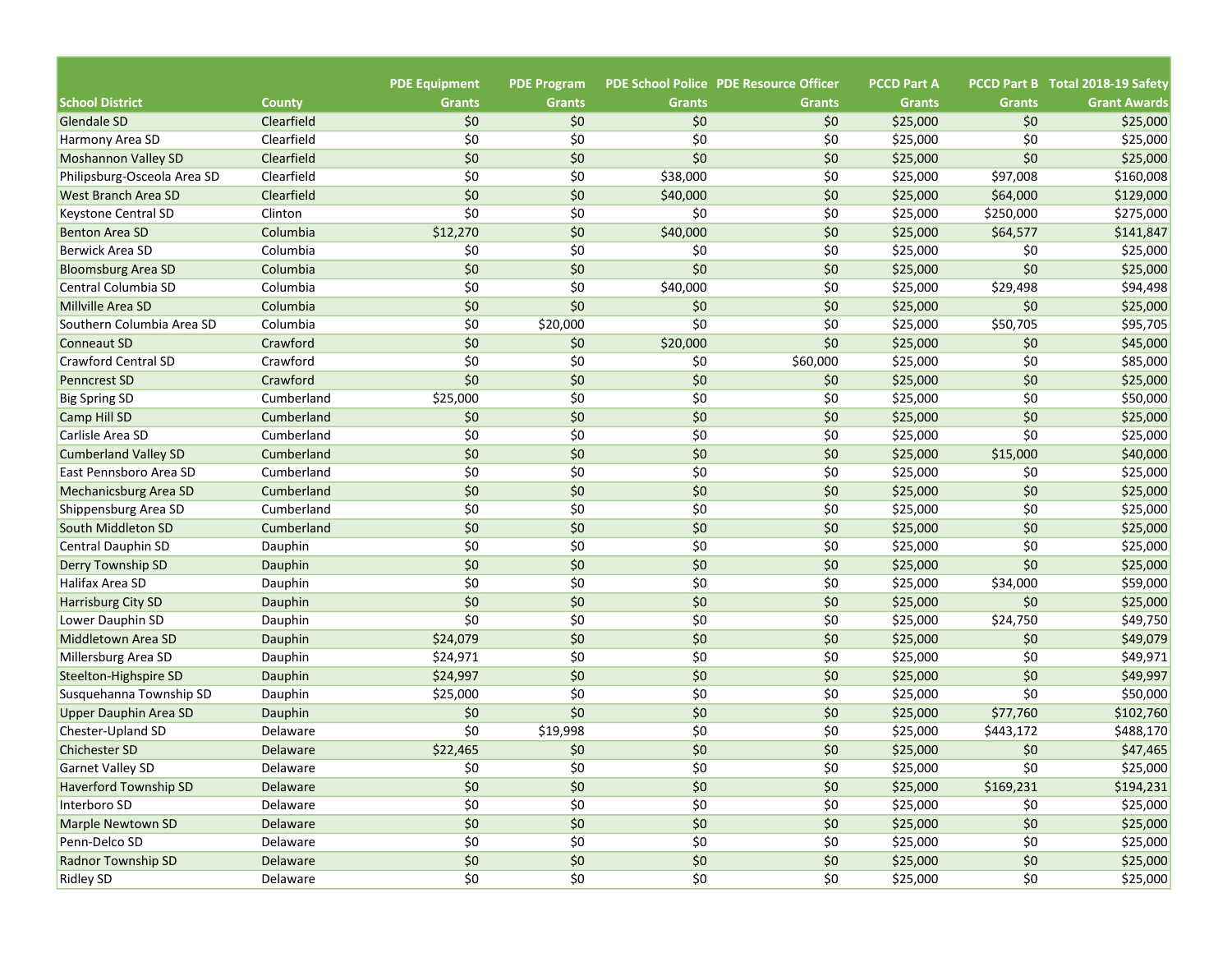|                            |               |                                       |                                     |               | <b>PDE School Police PDE Resource Officer</b> | <b>PCCD Part A</b> |               | PCCD Part B Total 2018-19 Safety |
|----------------------------|---------------|---------------------------------------|-------------------------------------|---------------|-----------------------------------------------|--------------------|---------------|----------------------------------|
| <b>School District</b>     | <b>County</b> | <b>PDE Equipment</b><br><b>Grants</b> | <b>PDE Program</b><br><b>Grants</b> | <b>Grants</b> | <b>Grants</b>                                 | <b>Grants</b>      | <b>Grants</b> | <b>Grant Awards</b>              |
| Rose Tree Media SD         | Delaware      | \$25,000                              | \$0                                 | \$0           | \$0                                           | \$25,000           | \$0           | \$50,000                         |
| Southeast Delco SD         | Delaware      | \$0                                   | \$0                                 | \$0           | \$0                                           | \$25,000           | \$168,800     | \$193,800                        |
| Springfield SD             | Delaware      | \$0                                   | \$0                                 | \$0           | \$0                                           | \$25,000           | \$0           | \$25,000                         |
| <b>Upper Darby SD</b>      | Delaware      | \$0                                   | \$0                                 | \$0           | \$0                                           | \$25,000           | \$2,252,673   | \$2,277,673                      |
| Wallingford-Swarthmore SD  | Delaware      | \$0                                   | \$0                                 | \$0           | \$0                                           | \$25,000           | \$0           | \$25,000                         |
| <b>William Penn SD</b>     | Delaware      | \$0                                   | \$0                                 | \$0           | \$0                                           | \$25,000           | \$0           | \$25,000                         |
| Johnsonburg Area SD        | Elk           | \$24,222                              | \$0                                 | \$0           | \$0                                           | \$25,000           | \$0           | \$49,222                         |
| Ridgway Area SD            | Elk           | \$0                                   | \$0                                 | \$0           | \$0                                           | \$25,000           | \$0           | \$25,000                         |
| Saint Marys Area SD        | Elk           | \$0                                   | \$0                                 | \$0           | \$0                                           | \$25,000           | \$0           | \$25,000                         |
| Corry Area SD              | Erie          | \$0                                   | \$0                                 | \$0           | \$0                                           | \$25,000           | \$0           | \$25,000                         |
| <b>Erie City SD</b>        | Erie          | \$0                                   | \$12,000                            | \$0           | \$0                                           | \$25,000           | \$0           | \$37,000                         |
| <b>Fairview SD</b>         | Erie          | \$0                                   | \$0                                 | \$0           | \$0                                           | \$25,000           | \$0           | \$25,000                         |
| <b>Fort LeBoeuf SD</b>     | Erie          | \$0                                   | \$0                                 | \$40,000      | \$0                                           | \$25,000           | \$0           | \$65,000                         |
| <b>General McLane SD</b>   | Erie          | \$0                                   | \$0                                 | \$0           | \$0                                           | \$25,000           | \$0           | \$25,000                         |
| <b>Girard SD</b>           | Erie          | \$0                                   | \$0                                 | \$20,000      | \$0                                           | \$25,000           | \$0           | \$45,000                         |
| Harbor Creek SD            | Erie          | \$17,084                              | \$0                                 | \$0           | \$40,000                                      | \$25,000           | \$0           | \$82,084                         |
| <b>Iroquois SD</b>         | Erie          | \$25,000                              | \$0                                 | \$0           | \$0                                           | \$25,000           | \$0           | \$50,000                         |
| Millcreek Township SD      | Erie          | \$0                                   | \$0                                 | \$0           | \$0                                           | \$25,000           | \$201,000     | \$226,000                        |
| North East SD              | Erie          | \$25,000                              | \$0                                 | \$0           | \$0                                           | \$25,000           | \$0           | \$50,000                         |
| Northwestern SD            | Erie          | \$0                                   | \$0                                 | \$0           | \$0                                           | \$25,000           | \$39,065      | \$64,065                         |
| <b>Union City Area SD</b>  | Erie          | \$0                                   | \$19,244                            | \$0           | \$0                                           | \$25,000           | \$0           | \$44,244                         |
| <b>Wattsburg Area SD</b>   | Erie          | \$0                                   | \$0                                 | \$0           | \$0                                           | \$25,000           | \$0           | \$25,000                         |
| Albert Gallatin Area SD    | Fayette       | \$25,000                              | \$0                                 | \$0           | \$0                                           | \$25,000           | \$0           | \$50,000                         |
| <b>Brownsville Area SD</b> | Fayette       | \$0                                   | \$0                                 | \$0           | \$0                                           | \$25,000           | \$0           | \$25,000                         |
| Connellsville Area SD      | Fayette       | \$0                                   | \$0                                 | \$20,000      | \$0                                           | \$25,000           | \$0           | \$45,000                         |
| <b>Frazier SD</b>          | Fayette       | \$0                                   | \$0                                 | \$0           | \$0                                           | \$25,000           | \$52,102      | \$77,102                         |
| Laurel Highlands SD        | Fayette       | \$0                                   | \$0                                 | \$0           | \$0                                           | \$25,000           | \$75,794      | \$100,794                        |
| Uniontown Area SD          | Fayette       | \$25,000                              | \$0                                 | \$0           | \$0                                           | \$25,000           | \$0           | \$50,000                         |
| Forest Area SD             | Forest        | \$24,993                              | \$0                                 | \$0           | \$0                                           | \$25,000           | \$0           | \$49,993                         |
| Chambersburg Area SD       | Franklin      | \$0                                   | \$0                                 | \$40,000      | \$0                                           | \$25,000           | \$0           | \$65,000                         |
| <b>Fannett-Metal SD</b>    | Franklin      | \$25,000                              | \$0                                 | \$0           | \$0                                           | \$25,000           | \$355,053     | \$405,053                        |
| Greencastle-Antrim SD      | Franklin      | \$0                                   | \$0                                 | \$0           | \$0                                           | \$25,000           | \$0           | \$25,000                         |
| <b>Tuscarora SD</b>        | Franklin      | \$0                                   | \$0                                 | \$0           | \$0                                           | \$25,000           | \$0           | \$25,000                         |
| Waynesboro Area SD         | Franklin      | \$0                                   | \$0                                 | \$0           | \$0                                           | \$25,000           | \$0           | \$25,000                         |
| <b>Central Fulton SD</b>   | Fulton        | \$0                                   | \$0                                 | \$0           | \$0                                           | \$25,000           | \$54,514      | \$79,514                         |
| Forbes Road SD             | Fulton        | \$0                                   | \$0                                 | \$0           | \$0                                           | \$25,000           | \$0           | \$25,000                         |
| Southern Fulton SD         | Fulton        | \$0                                   | \$0                                 | \$0           | \$0                                           | \$25,000           | \$0           | \$25,000                         |
| Carmichaels Area SD        | Greene        | \$0                                   | \$0                                 | \$0           | \$0                                           | \$25,000           | \$0           | \$25,000                         |
| <b>Central Greene SD</b>   | Greene        | \$24,933                              | $$0$$                               | \$0           | \$0                                           | \$25,000           | \$0           | \$49,933                         |
| Jefferson-Morgan SD        | Greene        | \$11,947                              | \$0                                 | \$0           | \$0                                           | \$25,000           | \$0           | \$36,947                         |
| Southeastern Greene SD     | Greene        | \$0                                   | $$0$$                               | \$0           | \$0                                           | \$25,000           | \$0           | \$25,000                         |
| <b>West Greene SD</b>      | Greene        | \$0                                   | \$0                                 | \$0           | \$0                                           | \$25,000           | \$149,906     | \$174,906                        |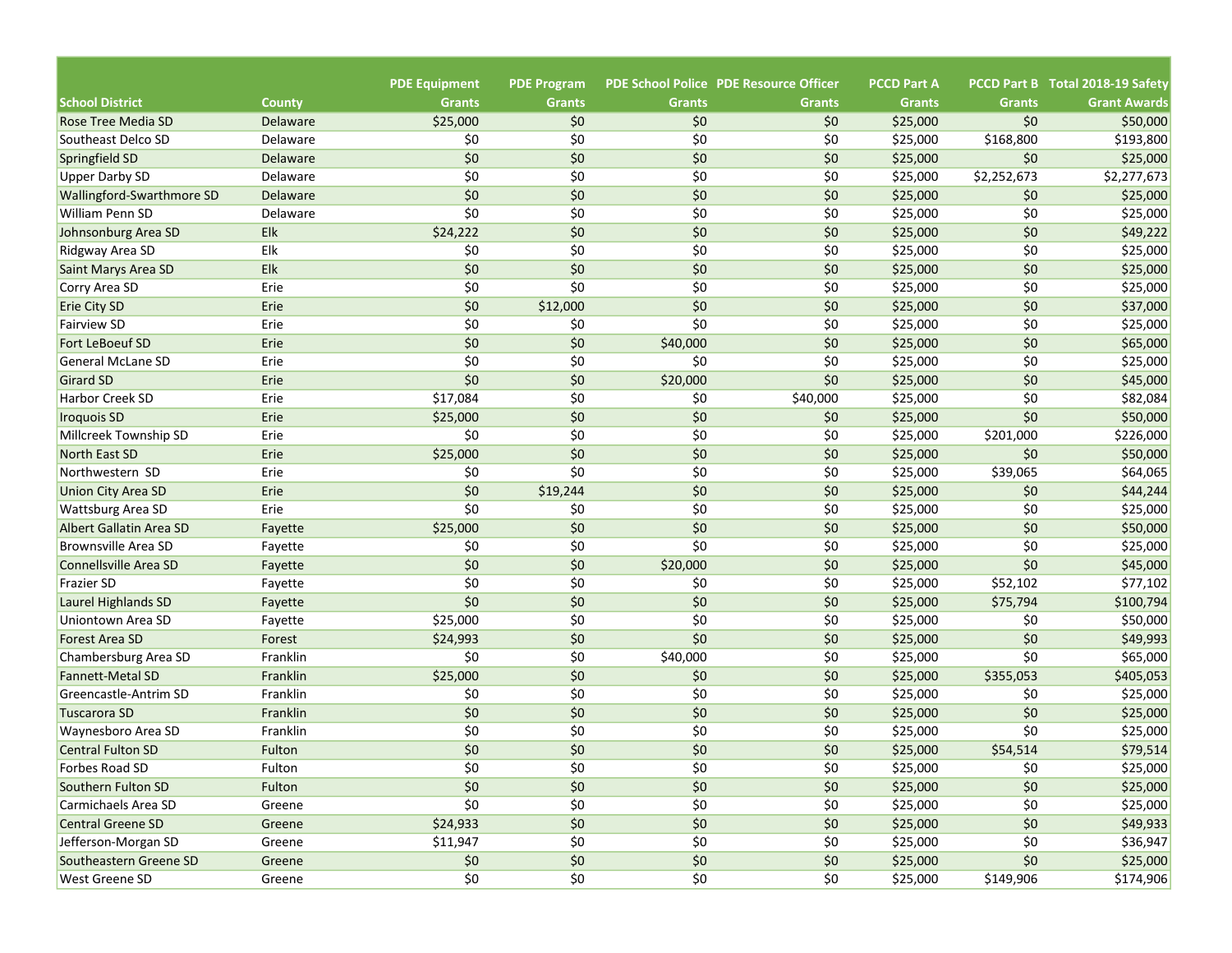| <b>PDE School Police PDE Resource Officer</b><br>PCCD Part B Total 2018-19 Safety<br><b>School District</b><br><b>Grants</b><br><b>Grants</b><br><b>Grants</b><br><b>Grants</b><br><b>Grants</b><br><b>Grants</b><br><b>Grant Awards</b><br><b>County</b><br>\$185,424<br><b>Huntingdon Area SD</b><br>Huntingdon<br>\$24,852<br>\$0<br>\$0<br>\$0<br>\$25,000<br>\$235,276<br>\$0<br>\$0<br>\$0<br>\$25,000<br>\$49,948<br>Juniata Valley SD<br>Huntingdon<br>\$24,948<br>\$0<br>\$0<br>\$0<br>\$0<br>\$299,060<br>\$0<br>\$25,000<br>\$324,060<br><b>Mount Union Area SD</b><br>Huntingdon<br>\$0<br>\$0<br>\$0<br>\$0<br>\$25,000<br>\$25,000<br>Southern Huntingdon County SD<br>Huntingdon<br>\$0<br>\$0<br>\$0<br>\$0<br>\$0<br>\$57,500<br>Indiana<br>\$32,500<br>\$25,000<br><b>Blairsville-Saltsburg SD</b><br>\$0<br>\$0<br>\$0<br>\$39,996<br>\$25,000<br>\$100,044<br>\$165,040<br>Homer-Center SD<br>Indiana<br>\$0<br>\$0<br>\$0<br>\$0<br>Indiana<br>\$25,000<br>\$140,331<br>\$165,331<br>Indiana Area SD<br>\$0<br>\$0<br>\$0<br>\$20,000<br>\$25,000<br>\$0<br>\$45,000<br>Indiana<br>Marion Center Area SD<br>\$0<br>\$0<br>\$0<br>\$0<br>Indiana<br>\$24,938<br>\$25,000<br>\$49,938<br>Penns Manor Area SD<br>\$0<br>\$0<br>\$0<br>\$0<br>Indiana<br>\$0<br>\$25,000<br>\$25,000<br>Purchase Line SD<br>\$0<br>\$0<br>Indiana<br>\$19,931<br>\$20,000<br>\$25,000<br>\$127,222<br>\$192,153<br>\$0<br>\$0<br>\$0<br>Jefferson<br>\$0<br>\$25,000<br>\$0<br>Brockway Area SD<br>\$25,000<br>\$0<br>\$0<br>\$0<br>\$0<br>Jefferson<br>\$38,375<br>\$25,000<br>\$63,375<br><b>Brookville Area SD</b><br>\$0<br>\$0<br>\$0<br>Jefferson<br>\$19,838<br>\$0<br>\$25,000<br>\$44,838<br>Punxsutawney Area SD<br>\$0<br>\$0<br>\$0<br>\$0<br>\$25,000<br>\$169,825<br>\$194,825<br>Juniata<br>\$0<br>\$0<br>\$0<br>\$0<br>\$25,000<br>\$0<br>\$25,000<br>Lackawanna<br>\$0<br>\$0<br>\$0<br>\$0<br>\$39,500<br>\$25,000<br>\$64,500<br>Lackawanna<br>\$0<br>\$0<br>\$0<br>\$0<br>\$25,000<br>\$100,000<br>\$125,000<br>Dunmore SD<br>Lackawanna<br>\$0<br>\$0<br>\$0<br>\$0<br>\$0<br>\$25,000<br>\$25,000<br>Lackawanna<br>\$0<br>\$0<br>\$0<br>\$30,000<br>\$25,000<br>\$106,476<br>\$161,476<br>Lackawanna<br>\$0<br>\$0<br>\$0<br>\$0<br>\$25,000<br>\$0<br>\$25,000<br>Lackawanna<br>\$0<br>\$0<br>\$0<br>\$0<br>\$0<br>\$25,000<br>\$25,000<br>Old Forge SD<br>Lackawanna<br>\$0<br>\$0<br>\$0<br>\$128,360<br>\$173,566<br>\$20,206<br>\$25,000<br><b>Riverside SD</b><br>Lackawanna<br>\$0<br>\$0<br>\$0<br>\$0<br>\$25,000<br>\$25,000<br>\$50,000<br>Lackawanna<br>Scranton SD<br>\$0<br>\$0<br>\$0<br>\$59,665<br>\$30,240<br>\$25,000<br>\$114,905<br>Lackawanna<br>\$0<br>\$0<br>\$59,999<br>\$25,000<br>\$0<br>\$104,999<br>Cocalico SD<br>\$20,000<br>Lancaster<br>\$0<br>\$0<br>\$446,610<br>\$0<br>\$60,000<br>\$25,000<br>\$361,610<br>Lancaster<br>\$0<br>\$0<br>\$0<br>\$0<br>\$25,000<br>\$110,135<br>\$85,135<br>Conestoga Valley SD<br>Lancaster<br>\$0<br>\$0<br>\$0<br>\$0<br>\$25,000<br>\$0<br>\$25,000<br>Donegal SD<br>Lancaster<br>\$0<br>\$0<br>\$0<br>\$0<br>\$25,000<br>\$0<br>\$25,000<br><b>Eastern Lancaster County SD</b><br>Lancaster<br>\$0<br>\$0<br>\$0<br>\$0<br>\$0<br>\$25,000<br>\$25,000<br>Lancaster<br>\$0<br>\$0<br>\$0<br>\$0<br>\$25,000<br>\$39,425<br>\$64,425<br>Ephrata Area SD<br>Lancaster<br>\$0<br>\$0<br>\$0<br>\$0<br>\$0<br>\$25,000<br>\$25,000<br>Lancaster<br>\$0<br>\$0<br>\$0<br>\$60,000<br>\$25,000<br>\$65,918<br>\$150,918<br>Lampeter-Strasburg SD<br>Lancaster<br>\$0<br>\$0<br>\$0<br>\$0<br>\$0<br>\$25,000<br>\$25,000<br>Lancaster SD<br>Lancaster<br>\$0<br>\$0<br>\$0<br>\$0<br>\$25,000<br>\$0<br>\$25,000<br><b>Manheim Central SD</b><br>Lancaster<br>\$0<br>\$0<br>\$0<br>$$0$$<br><b>Manheim Township SD</b><br>\$25,000<br>\$174,337<br>\$199,337<br>Lancaster<br>\$0<br>\$0<br>\$0<br>\$0<br>Penn Manor SD<br>\$25,000<br>Lancaster<br>\$0<br>\$25,000 |                       |                      |                    |  |                    |  |
|------------------------------------------------------------------------------------------------------------------------------------------------------------------------------------------------------------------------------------------------------------------------------------------------------------------------------------------------------------------------------------------------------------------------------------------------------------------------------------------------------------------------------------------------------------------------------------------------------------------------------------------------------------------------------------------------------------------------------------------------------------------------------------------------------------------------------------------------------------------------------------------------------------------------------------------------------------------------------------------------------------------------------------------------------------------------------------------------------------------------------------------------------------------------------------------------------------------------------------------------------------------------------------------------------------------------------------------------------------------------------------------------------------------------------------------------------------------------------------------------------------------------------------------------------------------------------------------------------------------------------------------------------------------------------------------------------------------------------------------------------------------------------------------------------------------------------------------------------------------------------------------------------------------------------------------------------------------------------------------------------------------------------------------------------------------------------------------------------------------------------------------------------------------------------------------------------------------------------------------------------------------------------------------------------------------------------------------------------------------------------------------------------------------------------------------------------------------------------------------------------------------------------------------------------------------------------------------------------------------------------------------------------------------------------------------------------------------------------------------------------------------------------------------------------------------------------------------------------------------------------------------------------------------------------------------------------------------------------------------------------------------------------------------------------------------------------------------------------------------------------------------------------------------------------------------------------------------------------------------------------------------------------------------------------------------------------------------------------------------------------------------------------------------------------------------------------------------------------------------------------------------------------------------------------------------------------------------------------------------------------------------------------------------------------------------------------------------------------------------------------------------------------------------------------------------------------------------------------------------------------------------------------------------------------------------------------------|-----------------------|----------------------|--------------------|--|--------------------|--|
|                                                                                                                                                                                                                                                                                                                                                                                                                                                                                                                                                                                                                                                                                                                                                                                                                                                                                                                                                                                                                                                                                                                                                                                                                                                                                                                                                                                                                                                                                                                                                                                                                                                                                                                                                                                                                                                                                                                                                                                                                                                                                                                                                                                                                                                                                                                                                                                                                                                                                                                                                                                                                                                                                                                                                                                                                                                                                                                                                                                                                                                                                                                                                                                                                                                                                                                                                                                                                                                                                                                                                                                                                                                                                                                                                                                                                                                                                                                                                            |                       | <b>PDE Equipment</b> | <b>PDE Program</b> |  | <b>PCCD Part A</b> |  |
|                                                                                                                                                                                                                                                                                                                                                                                                                                                                                                                                                                                                                                                                                                                                                                                                                                                                                                                                                                                                                                                                                                                                                                                                                                                                                                                                                                                                                                                                                                                                                                                                                                                                                                                                                                                                                                                                                                                                                                                                                                                                                                                                                                                                                                                                                                                                                                                                                                                                                                                                                                                                                                                                                                                                                                                                                                                                                                                                                                                                                                                                                                                                                                                                                                                                                                                                                                                                                                                                                                                                                                                                                                                                                                                                                                                                                                                                                                                                                            |                       |                      |                    |  |                    |  |
|                                                                                                                                                                                                                                                                                                                                                                                                                                                                                                                                                                                                                                                                                                                                                                                                                                                                                                                                                                                                                                                                                                                                                                                                                                                                                                                                                                                                                                                                                                                                                                                                                                                                                                                                                                                                                                                                                                                                                                                                                                                                                                                                                                                                                                                                                                                                                                                                                                                                                                                                                                                                                                                                                                                                                                                                                                                                                                                                                                                                                                                                                                                                                                                                                                                                                                                                                                                                                                                                                                                                                                                                                                                                                                                                                                                                                                                                                                                                                            |                       |                      |                    |  |                    |  |
|                                                                                                                                                                                                                                                                                                                                                                                                                                                                                                                                                                                                                                                                                                                                                                                                                                                                                                                                                                                                                                                                                                                                                                                                                                                                                                                                                                                                                                                                                                                                                                                                                                                                                                                                                                                                                                                                                                                                                                                                                                                                                                                                                                                                                                                                                                                                                                                                                                                                                                                                                                                                                                                                                                                                                                                                                                                                                                                                                                                                                                                                                                                                                                                                                                                                                                                                                                                                                                                                                                                                                                                                                                                                                                                                                                                                                                                                                                                                                            |                       |                      |                    |  |                    |  |
|                                                                                                                                                                                                                                                                                                                                                                                                                                                                                                                                                                                                                                                                                                                                                                                                                                                                                                                                                                                                                                                                                                                                                                                                                                                                                                                                                                                                                                                                                                                                                                                                                                                                                                                                                                                                                                                                                                                                                                                                                                                                                                                                                                                                                                                                                                                                                                                                                                                                                                                                                                                                                                                                                                                                                                                                                                                                                                                                                                                                                                                                                                                                                                                                                                                                                                                                                                                                                                                                                                                                                                                                                                                                                                                                                                                                                                                                                                                                                            |                       |                      |                    |  |                    |  |
|                                                                                                                                                                                                                                                                                                                                                                                                                                                                                                                                                                                                                                                                                                                                                                                                                                                                                                                                                                                                                                                                                                                                                                                                                                                                                                                                                                                                                                                                                                                                                                                                                                                                                                                                                                                                                                                                                                                                                                                                                                                                                                                                                                                                                                                                                                                                                                                                                                                                                                                                                                                                                                                                                                                                                                                                                                                                                                                                                                                                                                                                                                                                                                                                                                                                                                                                                                                                                                                                                                                                                                                                                                                                                                                                                                                                                                                                                                                                                            |                       |                      |                    |  |                    |  |
|                                                                                                                                                                                                                                                                                                                                                                                                                                                                                                                                                                                                                                                                                                                                                                                                                                                                                                                                                                                                                                                                                                                                                                                                                                                                                                                                                                                                                                                                                                                                                                                                                                                                                                                                                                                                                                                                                                                                                                                                                                                                                                                                                                                                                                                                                                                                                                                                                                                                                                                                                                                                                                                                                                                                                                                                                                                                                                                                                                                                                                                                                                                                                                                                                                                                                                                                                                                                                                                                                                                                                                                                                                                                                                                                                                                                                                                                                                                                                            |                       |                      |                    |  |                    |  |
|                                                                                                                                                                                                                                                                                                                                                                                                                                                                                                                                                                                                                                                                                                                                                                                                                                                                                                                                                                                                                                                                                                                                                                                                                                                                                                                                                                                                                                                                                                                                                                                                                                                                                                                                                                                                                                                                                                                                                                                                                                                                                                                                                                                                                                                                                                                                                                                                                                                                                                                                                                                                                                                                                                                                                                                                                                                                                                                                                                                                                                                                                                                                                                                                                                                                                                                                                                                                                                                                                                                                                                                                                                                                                                                                                                                                                                                                                                                                                            |                       |                      |                    |  |                    |  |
|                                                                                                                                                                                                                                                                                                                                                                                                                                                                                                                                                                                                                                                                                                                                                                                                                                                                                                                                                                                                                                                                                                                                                                                                                                                                                                                                                                                                                                                                                                                                                                                                                                                                                                                                                                                                                                                                                                                                                                                                                                                                                                                                                                                                                                                                                                                                                                                                                                                                                                                                                                                                                                                                                                                                                                                                                                                                                                                                                                                                                                                                                                                                                                                                                                                                                                                                                                                                                                                                                                                                                                                                                                                                                                                                                                                                                                                                                                                                                            |                       |                      |                    |  |                    |  |
|                                                                                                                                                                                                                                                                                                                                                                                                                                                                                                                                                                                                                                                                                                                                                                                                                                                                                                                                                                                                                                                                                                                                                                                                                                                                                                                                                                                                                                                                                                                                                                                                                                                                                                                                                                                                                                                                                                                                                                                                                                                                                                                                                                                                                                                                                                                                                                                                                                                                                                                                                                                                                                                                                                                                                                                                                                                                                                                                                                                                                                                                                                                                                                                                                                                                                                                                                                                                                                                                                                                                                                                                                                                                                                                                                                                                                                                                                                                                                            |                       |                      |                    |  |                    |  |
|                                                                                                                                                                                                                                                                                                                                                                                                                                                                                                                                                                                                                                                                                                                                                                                                                                                                                                                                                                                                                                                                                                                                                                                                                                                                                                                                                                                                                                                                                                                                                                                                                                                                                                                                                                                                                                                                                                                                                                                                                                                                                                                                                                                                                                                                                                                                                                                                                                                                                                                                                                                                                                                                                                                                                                                                                                                                                                                                                                                                                                                                                                                                                                                                                                                                                                                                                                                                                                                                                                                                                                                                                                                                                                                                                                                                                                                                                                                                                            |                       |                      |                    |  |                    |  |
|                                                                                                                                                                                                                                                                                                                                                                                                                                                                                                                                                                                                                                                                                                                                                                                                                                                                                                                                                                                                                                                                                                                                                                                                                                                                                                                                                                                                                                                                                                                                                                                                                                                                                                                                                                                                                                                                                                                                                                                                                                                                                                                                                                                                                                                                                                                                                                                                                                                                                                                                                                                                                                                                                                                                                                                                                                                                                                                                                                                                                                                                                                                                                                                                                                                                                                                                                                                                                                                                                                                                                                                                                                                                                                                                                                                                                                                                                                                                                            |                       |                      |                    |  |                    |  |
|                                                                                                                                                                                                                                                                                                                                                                                                                                                                                                                                                                                                                                                                                                                                                                                                                                                                                                                                                                                                                                                                                                                                                                                                                                                                                                                                                                                                                                                                                                                                                                                                                                                                                                                                                                                                                                                                                                                                                                                                                                                                                                                                                                                                                                                                                                                                                                                                                                                                                                                                                                                                                                                                                                                                                                                                                                                                                                                                                                                                                                                                                                                                                                                                                                                                                                                                                                                                                                                                                                                                                                                                                                                                                                                                                                                                                                                                                                                                                            | <b>United SD</b>      |                      |                    |  |                    |  |
|                                                                                                                                                                                                                                                                                                                                                                                                                                                                                                                                                                                                                                                                                                                                                                                                                                                                                                                                                                                                                                                                                                                                                                                                                                                                                                                                                                                                                                                                                                                                                                                                                                                                                                                                                                                                                                                                                                                                                                                                                                                                                                                                                                                                                                                                                                                                                                                                                                                                                                                                                                                                                                                                                                                                                                                                                                                                                                                                                                                                                                                                                                                                                                                                                                                                                                                                                                                                                                                                                                                                                                                                                                                                                                                                                                                                                                                                                                                                                            |                       |                      |                    |  |                    |  |
|                                                                                                                                                                                                                                                                                                                                                                                                                                                                                                                                                                                                                                                                                                                                                                                                                                                                                                                                                                                                                                                                                                                                                                                                                                                                                                                                                                                                                                                                                                                                                                                                                                                                                                                                                                                                                                                                                                                                                                                                                                                                                                                                                                                                                                                                                                                                                                                                                                                                                                                                                                                                                                                                                                                                                                                                                                                                                                                                                                                                                                                                                                                                                                                                                                                                                                                                                                                                                                                                                                                                                                                                                                                                                                                                                                                                                                                                                                                                                            |                       |                      |                    |  |                    |  |
|                                                                                                                                                                                                                                                                                                                                                                                                                                                                                                                                                                                                                                                                                                                                                                                                                                                                                                                                                                                                                                                                                                                                                                                                                                                                                                                                                                                                                                                                                                                                                                                                                                                                                                                                                                                                                                                                                                                                                                                                                                                                                                                                                                                                                                                                                                                                                                                                                                                                                                                                                                                                                                                                                                                                                                                                                                                                                                                                                                                                                                                                                                                                                                                                                                                                                                                                                                                                                                                                                                                                                                                                                                                                                                                                                                                                                                                                                                                                                            |                       |                      |                    |  |                    |  |
|                                                                                                                                                                                                                                                                                                                                                                                                                                                                                                                                                                                                                                                                                                                                                                                                                                                                                                                                                                                                                                                                                                                                                                                                                                                                                                                                                                                                                                                                                                                                                                                                                                                                                                                                                                                                                                                                                                                                                                                                                                                                                                                                                                                                                                                                                                                                                                                                                                                                                                                                                                                                                                                                                                                                                                                                                                                                                                                                                                                                                                                                                                                                                                                                                                                                                                                                                                                                                                                                                                                                                                                                                                                                                                                                                                                                                                                                                                                                                            | Juniata County SD     |                      |                    |  |                    |  |
|                                                                                                                                                                                                                                                                                                                                                                                                                                                                                                                                                                                                                                                                                                                                                                                                                                                                                                                                                                                                                                                                                                                                                                                                                                                                                                                                                                                                                                                                                                                                                                                                                                                                                                                                                                                                                                                                                                                                                                                                                                                                                                                                                                                                                                                                                                                                                                                                                                                                                                                                                                                                                                                                                                                                                                                                                                                                                                                                                                                                                                                                                                                                                                                                                                                                                                                                                                                                                                                                                                                                                                                                                                                                                                                                                                                                                                                                                                                                                            | Abington Heights SD   |                      |                    |  |                    |  |
|                                                                                                                                                                                                                                                                                                                                                                                                                                                                                                                                                                                                                                                                                                                                                                                                                                                                                                                                                                                                                                                                                                                                                                                                                                                                                                                                                                                                                                                                                                                                                                                                                                                                                                                                                                                                                                                                                                                                                                                                                                                                                                                                                                                                                                                                                                                                                                                                                                                                                                                                                                                                                                                                                                                                                                                                                                                                                                                                                                                                                                                                                                                                                                                                                                                                                                                                                                                                                                                                                                                                                                                                                                                                                                                                                                                                                                                                                                                                                            | Carbondale Area SD    |                      |                    |  |                    |  |
|                                                                                                                                                                                                                                                                                                                                                                                                                                                                                                                                                                                                                                                                                                                                                                                                                                                                                                                                                                                                                                                                                                                                                                                                                                                                                                                                                                                                                                                                                                                                                                                                                                                                                                                                                                                                                                                                                                                                                                                                                                                                                                                                                                                                                                                                                                                                                                                                                                                                                                                                                                                                                                                                                                                                                                                                                                                                                                                                                                                                                                                                                                                                                                                                                                                                                                                                                                                                                                                                                                                                                                                                                                                                                                                                                                                                                                                                                                                                                            |                       |                      |                    |  |                    |  |
|                                                                                                                                                                                                                                                                                                                                                                                                                                                                                                                                                                                                                                                                                                                                                                                                                                                                                                                                                                                                                                                                                                                                                                                                                                                                                                                                                                                                                                                                                                                                                                                                                                                                                                                                                                                                                                                                                                                                                                                                                                                                                                                                                                                                                                                                                                                                                                                                                                                                                                                                                                                                                                                                                                                                                                                                                                                                                                                                                                                                                                                                                                                                                                                                                                                                                                                                                                                                                                                                                                                                                                                                                                                                                                                                                                                                                                                                                                                                                            | Lakeland SD           |                      |                    |  |                    |  |
|                                                                                                                                                                                                                                                                                                                                                                                                                                                                                                                                                                                                                                                                                                                                                                                                                                                                                                                                                                                                                                                                                                                                                                                                                                                                                                                                                                                                                                                                                                                                                                                                                                                                                                                                                                                                                                                                                                                                                                                                                                                                                                                                                                                                                                                                                                                                                                                                                                                                                                                                                                                                                                                                                                                                                                                                                                                                                                                                                                                                                                                                                                                                                                                                                                                                                                                                                                                                                                                                                                                                                                                                                                                                                                                                                                                                                                                                                                                                                            | Mid Valley SD         |                      |                    |  |                    |  |
|                                                                                                                                                                                                                                                                                                                                                                                                                                                                                                                                                                                                                                                                                                                                                                                                                                                                                                                                                                                                                                                                                                                                                                                                                                                                                                                                                                                                                                                                                                                                                                                                                                                                                                                                                                                                                                                                                                                                                                                                                                                                                                                                                                                                                                                                                                                                                                                                                                                                                                                                                                                                                                                                                                                                                                                                                                                                                                                                                                                                                                                                                                                                                                                                                                                                                                                                                                                                                                                                                                                                                                                                                                                                                                                                                                                                                                                                                                                                                            | North Pocono SD       |                      |                    |  |                    |  |
|                                                                                                                                                                                                                                                                                                                                                                                                                                                                                                                                                                                                                                                                                                                                                                                                                                                                                                                                                                                                                                                                                                                                                                                                                                                                                                                                                                                                                                                                                                                                                                                                                                                                                                                                                                                                                                                                                                                                                                                                                                                                                                                                                                                                                                                                                                                                                                                                                                                                                                                                                                                                                                                                                                                                                                                                                                                                                                                                                                                                                                                                                                                                                                                                                                                                                                                                                                                                                                                                                                                                                                                                                                                                                                                                                                                                                                                                                                                                                            |                       |                      |                    |  |                    |  |
|                                                                                                                                                                                                                                                                                                                                                                                                                                                                                                                                                                                                                                                                                                                                                                                                                                                                                                                                                                                                                                                                                                                                                                                                                                                                                                                                                                                                                                                                                                                                                                                                                                                                                                                                                                                                                                                                                                                                                                                                                                                                                                                                                                                                                                                                                                                                                                                                                                                                                                                                                                                                                                                                                                                                                                                                                                                                                                                                                                                                                                                                                                                                                                                                                                                                                                                                                                                                                                                                                                                                                                                                                                                                                                                                                                                                                                                                                                                                                            |                       |                      |                    |  |                    |  |
|                                                                                                                                                                                                                                                                                                                                                                                                                                                                                                                                                                                                                                                                                                                                                                                                                                                                                                                                                                                                                                                                                                                                                                                                                                                                                                                                                                                                                                                                                                                                                                                                                                                                                                                                                                                                                                                                                                                                                                                                                                                                                                                                                                                                                                                                                                                                                                                                                                                                                                                                                                                                                                                                                                                                                                                                                                                                                                                                                                                                                                                                                                                                                                                                                                                                                                                                                                                                                                                                                                                                                                                                                                                                                                                                                                                                                                                                                                                                                            |                       |                      |                    |  |                    |  |
|                                                                                                                                                                                                                                                                                                                                                                                                                                                                                                                                                                                                                                                                                                                                                                                                                                                                                                                                                                                                                                                                                                                                                                                                                                                                                                                                                                                                                                                                                                                                                                                                                                                                                                                                                                                                                                                                                                                                                                                                                                                                                                                                                                                                                                                                                                                                                                                                                                                                                                                                                                                                                                                                                                                                                                                                                                                                                                                                                                                                                                                                                                                                                                                                                                                                                                                                                                                                                                                                                                                                                                                                                                                                                                                                                                                                                                                                                                                                                            | <b>Valley View SD</b> |                      |                    |  |                    |  |
|                                                                                                                                                                                                                                                                                                                                                                                                                                                                                                                                                                                                                                                                                                                                                                                                                                                                                                                                                                                                                                                                                                                                                                                                                                                                                                                                                                                                                                                                                                                                                                                                                                                                                                                                                                                                                                                                                                                                                                                                                                                                                                                                                                                                                                                                                                                                                                                                                                                                                                                                                                                                                                                                                                                                                                                                                                                                                                                                                                                                                                                                                                                                                                                                                                                                                                                                                                                                                                                                                                                                                                                                                                                                                                                                                                                                                                                                                                                                                            |                       |                      |                    |  |                    |  |
|                                                                                                                                                                                                                                                                                                                                                                                                                                                                                                                                                                                                                                                                                                                                                                                                                                                                                                                                                                                                                                                                                                                                                                                                                                                                                                                                                                                                                                                                                                                                                                                                                                                                                                                                                                                                                                                                                                                                                                                                                                                                                                                                                                                                                                                                                                                                                                                                                                                                                                                                                                                                                                                                                                                                                                                                                                                                                                                                                                                                                                                                                                                                                                                                                                                                                                                                                                                                                                                                                                                                                                                                                                                                                                                                                                                                                                                                                                                                                            | Columbia Borough SD   |                      |                    |  |                    |  |
|                                                                                                                                                                                                                                                                                                                                                                                                                                                                                                                                                                                                                                                                                                                                                                                                                                                                                                                                                                                                                                                                                                                                                                                                                                                                                                                                                                                                                                                                                                                                                                                                                                                                                                                                                                                                                                                                                                                                                                                                                                                                                                                                                                                                                                                                                                                                                                                                                                                                                                                                                                                                                                                                                                                                                                                                                                                                                                                                                                                                                                                                                                                                                                                                                                                                                                                                                                                                                                                                                                                                                                                                                                                                                                                                                                                                                                                                                                                                                            |                       |                      |                    |  |                    |  |
|                                                                                                                                                                                                                                                                                                                                                                                                                                                                                                                                                                                                                                                                                                                                                                                                                                                                                                                                                                                                                                                                                                                                                                                                                                                                                                                                                                                                                                                                                                                                                                                                                                                                                                                                                                                                                                                                                                                                                                                                                                                                                                                                                                                                                                                                                                                                                                                                                                                                                                                                                                                                                                                                                                                                                                                                                                                                                                                                                                                                                                                                                                                                                                                                                                                                                                                                                                                                                                                                                                                                                                                                                                                                                                                                                                                                                                                                                                                                                            |                       |                      |                    |  |                    |  |
|                                                                                                                                                                                                                                                                                                                                                                                                                                                                                                                                                                                                                                                                                                                                                                                                                                                                                                                                                                                                                                                                                                                                                                                                                                                                                                                                                                                                                                                                                                                                                                                                                                                                                                                                                                                                                                                                                                                                                                                                                                                                                                                                                                                                                                                                                                                                                                                                                                                                                                                                                                                                                                                                                                                                                                                                                                                                                                                                                                                                                                                                                                                                                                                                                                                                                                                                                                                                                                                                                                                                                                                                                                                                                                                                                                                                                                                                                                                                                            |                       |                      |                    |  |                    |  |
|                                                                                                                                                                                                                                                                                                                                                                                                                                                                                                                                                                                                                                                                                                                                                                                                                                                                                                                                                                                                                                                                                                                                                                                                                                                                                                                                                                                                                                                                                                                                                                                                                                                                                                                                                                                                                                                                                                                                                                                                                                                                                                                                                                                                                                                                                                                                                                                                                                                                                                                                                                                                                                                                                                                                                                                                                                                                                                                                                                                                                                                                                                                                                                                                                                                                                                                                                                                                                                                                                                                                                                                                                                                                                                                                                                                                                                                                                                                                                            | Elizabethtown Area SD |                      |                    |  |                    |  |
|                                                                                                                                                                                                                                                                                                                                                                                                                                                                                                                                                                                                                                                                                                                                                                                                                                                                                                                                                                                                                                                                                                                                                                                                                                                                                                                                                                                                                                                                                                                                                                                                                                                                                                                                                                                                                                                                                                                                                                                                                                                                                                                                                                                                                                                                                                                                                                                                                                                                                                                                                                                                                                                                                                                                                                                                                                                                                                                                                                                                                                                                                                                                                                                                                                                                                                                                                                                                                                                                                                                                                                                                                                                                                                                                                                                                                                                                                                                                                            |                       |                      |                    |  |                    |  |
|                                                                                                                                                                                                                                                                                                                                                                                                                                                                                                                                                                                                                                                                                                                                                                                                                                                                                                                                                                                                                                                                                                                                                                                                                                                                                                                                                                                                                                                                                                                                                                                                                                                                                                                                                                                                                                                                                                                                                                                                                                                                                                                                                                                                                                                                                                                                                                                                                                                                                                                                                                                                                                                                                                                                                                                                                                                                                                                                                                                                                                                                                                                                                                                                                                                                                                                                                                                                                                                                                                                                                                                                                                                                                                                                                                                                                                                                                                                                                            | Hempfield SD          |                      |                    |  |                    |  |
|                                                                                                                                                                                                                                                                                                                                                                                                                                                                                                                                                                                                                                                                                                                                                                                                                                                                                                                                                                                                                                                                                                                                                                                                                                                                                                                                                                                                                                                                                                                                                                                                                                                                                                                                                                                                                                                                                                                                                                                                                                                                                                                                                                                                                                                                                                                                                                                                                                                                                                                                                                                                                                                                                                                                                                                                                                                                                                                                                                                                                                                                                                                                                                                                                                                                                                                                                                                                                                                                                                                                                                                                                                                                                                                                                                                                                                                                                                                                                            |                       |                      |                    |  |                    |  |
|                                                                                                                                                                                                                                                                                                                                                                                                                                                                                                                                                                                                                                                                                                                                                                                                                                                                                                                                                                                                                                                                                                                                                                                                                                                                                                                                                                                                                                                                                                                                                                                                                                                                                                                                                                                                                                                                                                                                                                                                                                                                                                                                                                                                                                                                                                                                                                                                                                                                                                                                                                                                                                                                                                                                                                                                                                                                                                                                                                                                                                                                                                                                                                                                                                                                                                                                                                                                                                                                                                                                                                                                                                                                                                                                                                                                                                                                                                                                                            |                       |                      |                    |  |                    |  |
|                                                                                                                                                                                                                                                                                                                                                                                                                                                                                                                                                                                                                                                                                                                                                                                                                                                                                                                                                                                                                                                                                                                                                                                                                                                                                                                                                                                                                                                                                                                                                                                                                                                                                                                                                                                                                                                                                                                                                                                                                                                                                                                                                                                                                                                                                                                                                                                                                                                                                                                                                                                                                                                                                                                                                                                                                                                                                                                                                                                                                                                                                                                                                                                                                                                                                                                                                                                                                                                                                                                                                                                                                                                                                                                                                                                                                                                                                                                                                            |                       |                      |                    |  |                    |  |
|                                                                                                                                                                                                                                                                                                                                                                                                                                                                                                                                                                                                                                                                                                                                                                                                                                                                                                                                                                                                                                                                                                                                                                                                                                                                                                                                                                                                                                                                                                                                                                                                                                                                                                                                                                                                                                                                                                                                                                                                                                                                                                                                                                                                                                                                                                                                                                                                                                                                                                                                                                                                                                                                                                                                                                                                                                                                                                                                                                                                                                                                                                                                                                                                                                                                                                                                                                                                                                                                                                                                                                                                                                                                                                                                                                                                                                                                                                                                                            |                       |                      |                    |  |                    |  |
|                                                                                                                                                                                                                                                                                                                                                                                                                                                                                                                                                                                                                                                                                                                                                                                                                                                                                                                                                                                                                                                                                                                                                                                                                                                                                                                                                                                                                                                                                                                                                                                                                                                                                                                                                                                                                                                                                                                                                                                                                                                                                                                                                                                                                                                                                                                                                                                                                                                                                                                                                                                                                                                                                                                                                                                                                                                                                                                                                                                                                                                                                                                                                                                                                                                                                                                                                                                                                                                                                                                                                                                                                                                                                                                                                                                                                                                                                                                                                            |                       |                      |                    |  |                    |  |
| \$0<br>$$0$$<br>\$0<br>\$0<br>\$0<br>\$0\$<br>\$0<br>Lancaster                                                                                                                                                                                                                                                                                                                                                                                                                                                                                                                                                                                                                                                                                                                                                                                                                                                                                                                                                                                                                                                                                                                                                                                                                                                                                                                                                                                                                                                                                                                                                                                                                                                                                                                                                                                                                                                                                                                                                                                                                                                                                                                                                                                                                                                                                                                                                                                                                                                                                                                                                                                                                                                                                                                                                                                                                                                                                                                                                                                                                                                                                                                                                                                                                                                                                                                                                                                                                                                                                                                                                                                                                                                                                                                                                                                                                                                                                             | Pequea Valley SD      |                      |                    |  |                    |  |
| \$0<br>\$0<br>\$0<br>Solanco SD<br>\$60,000<br>\$25,000<br>\$135,919<br>\$220,919<br>Lancaster                                                                                                                                                                                                                                                                                                                                                                                                                                                                                                                                                                                                                                                                                                                                                                                                                                                                                                                                                                                                                                                                                                                                                                                                                                                                                                                                                                                                                                                                                                                                                                                                                                                                                                                                                                                                                                                                                                                                                                                                                                                                                                                                                                                                                                                                                                                                                                                                                                                                                                                                                                                                                                                                                                                                                                                                                                                                                                                                                                                                                                                                                                                                                                                                                                                                                                                                                                                                                                                                                                                                                                                                                                                                                                                                                                                                                                                             |                       |                      |                    |  |                    |  |
| <b>Warwick SD</b><br>$$0$$<br>$$0$$<br>\$40,000<br>\$60,000<br>\$25,000<br>\$0<br>\$125,000<br>Lancaster                                                                                                                                                                                                                                                                                                                                                                                                                                                                                                                                                                                                                                                                                                                                                                                                                                                                                                                                                                                                                                                                                                                                                                                                                                                                                                                                                                                                                                                                                                                                                                                                                                                                                                                                                                                                                                                                                                                                                                                                                                                                                                                                                                                                                                                                                                                                                                                                                                                                                                                                                                                                                                                                                                                                                                                                                                                                                                                                                                                                                                                                                                                                                                                                                                                                                                                                                                                                                                                                                                                                                                                                                                                                                                                                                                                                                                                   |                       |                      |                    |  |                    |  |
| \$0<br>\$0<br>\$0<br>\$0<br>\$25,000<br>\$156,373<br>\$181,373<br>Lawrence                                                                                                                                                                                                                                                                                                                                                                                                                                                                                                                                                                                                                                                                                                                                                                                                                                                                                                                                                                                                                                                                                                                                                                                                                                                                                                                                                                                                                                                                                                                                                                                                                                                                                                                                                                                                                                                                                                                                                                                                                                                                                                                                                                                                                                                                                                                                                                                                                                                                                                                                                                                                                                                                                                                                                                                                                                                                                                                                                                                                                                                                                                                                                                                                                                                                                                                                                                                                                                                                                                                                                                                                                                                                                                                                                                                                                                                                                 | Ellwood City Area SD  |                      |                    |  |                    |  |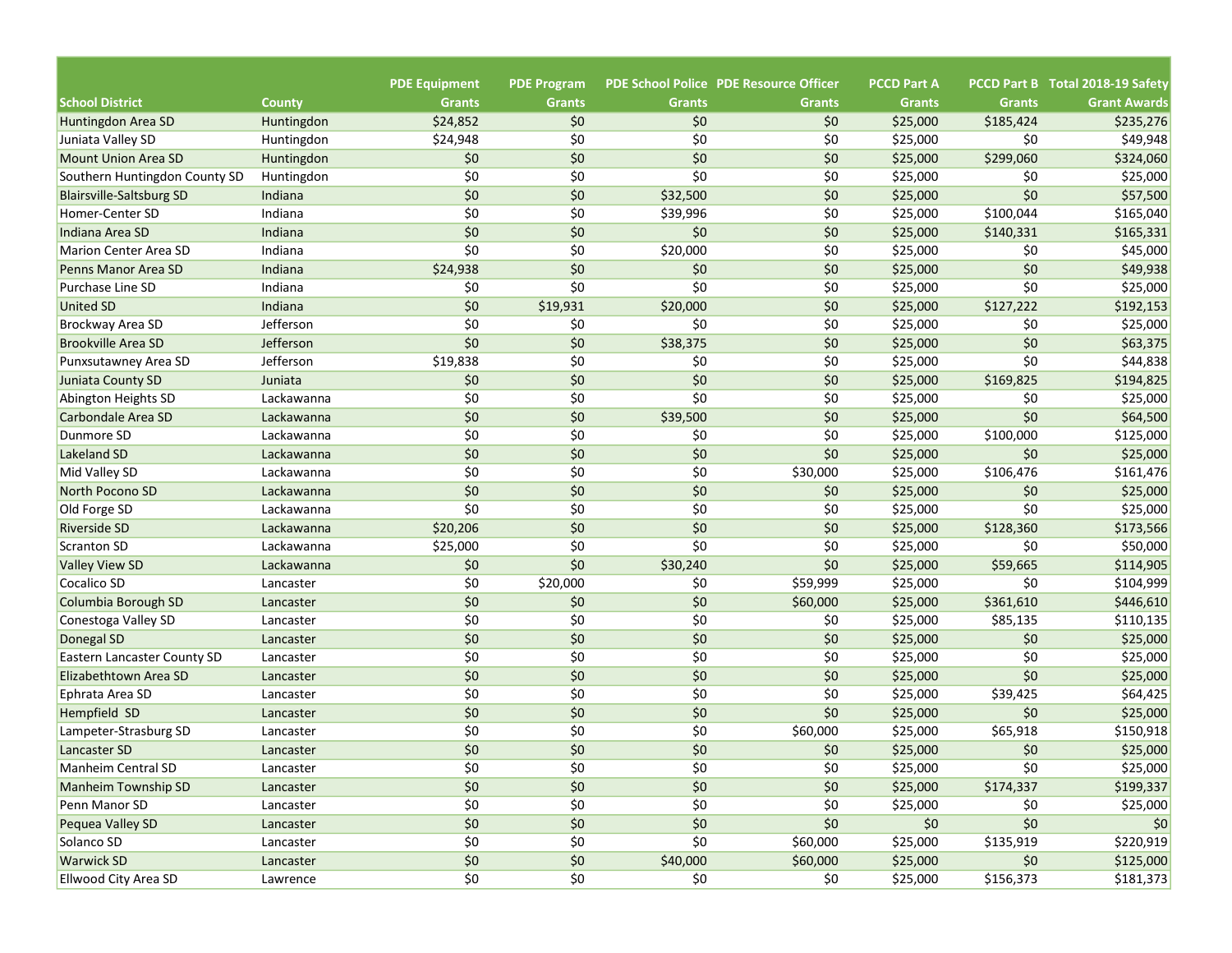|                               |               | <b>PDE Equipment</b> | <b>PDE Program</b> |               | <b>PDE School Police PDE Resource Officer</b> | <b>PCCD Part A</b> |               | PCCD Part B Total 2018-19 Safety |
|-------------------------------|---------------|----------------------|--------------------|---------------|-----------------------------------------------|--------------------|---------------|----------------------------------|
| <b>School District</b>        | <b>County</b> | <b>Grants</b>        | <b>Grants</b>      | <b>Grants</b> | <b>Grants</b>                                 | <b>Grants</b>      | <b>Grants</b> | <b>Grant Awards</b>              |
| Laurel SD                     | Lawrence      | \$0                  | \$0                | \$0           | \$30,000                                      | \$0                | \$0           | \$30,000                         |
| Mohawk Area SD                | Lawrence      | \$0                  | \$0                | \$0           | \$0                                           | \$25,000           | \$142,406     | \$167,406                        |
| Neshannock Township SD        | Lawrence      | \$25,000             | \$0                | \$0           | \$0                                           | \$25,000           | \$0           | \$50,000                         |
| New Castle Area SD            | Lawrence      | \$24,242             | \$0                | \$0           | \$60,000                                      | \$25,000           | \$705,744     | \$814,986                        |
| Shenango Area SD              | Lawrence      | \$0                  | \$0                | \$0           | \$40,788                                      | \$25,000           | \$0           | \$65,788                         |
| Union Area SD                 | Lawrence      | \$0                  | \$0                | \$0           | \$0                                           | \$25,000           | \$134,614     | \$159,614                        |
| <b>Wilmington Area SD</b>     | Lawrence      | \$0                  | \$0                | \$0           | \$0                                           | \$25,000           | \$0           | \$25,000                         |
| Annville-Cleona SD            | Lebanon       | \$25,000             | \$0                | \$0           | \$0                                           | \$25,000           | \$290,000     | \$340,000                        |
| Cornwall-Lebanon SD           | Lebanon       | \$0                  | \$0                | \$40,000      | \$0                                           | \$25,000           | \$34,870      | \$99,870                         |
| Eastern Lebanon County SD     | Lebanon       | \$0                  | \$0                | \$40,000      | \$0                                           | \$25,000           | \$0           | \$65,000                         |
| Lebanon SD                    | Lebanon       | \$0                  | \$0                | \$0           | \$0                                           | \$25,000           | \$0           | \$25,000                         |
| Northern Lebanon SD           | Lebanon       | \$0                  | \$0                | \$0           | \$0                                           | \$25,000           | \$0           | \$25,000                         |
| Palmyra Area SD               | Lebanon       | \$0                  | \$0                | \$40,000      | \$0                                           | \$25,000           | \$219,500     | \$284,500                        |
| <b>Allentown City SD</b>      | Lehigh        | \$0                  | \$19,950           | \$0           | \$0                                           | \$25,000           | \$0           | \$44,950                         |
| Catasaugua Area SD            | Lehigh        | \$0                  | \$0                | \$0           | \$0                                           | \$25,000           | \$443,700     | \$468,700                        |
| East Penn SD                  | Lehigh        | \$24,955             | \$0                | \$0           | \$0                                           | \$25,000           | \$105,000     | \$154,955                        |
| Northern Lehigh SD            | Lehigh        | \$0                  | \$20,000           | \$0           | \$0                                           | \$25,000           | \$0           | \$45,000                         |
| Northwestern Lehigh SD        | Lehigh        | \$0                  | \$0                | \$40,000      | \$0                                           | \$25,000           | \$116,837     | \$181,837                        |
| <b>Parkland SD</b>            | Lehigh        | \$0                  | \$0                | \$0           | \$0                                           | \$25,000           | \$0           | \$25,000                         |
| Salisbury Township SD         | Lehigh        | \$0                  | \$0                | \$0           | \$0                                           | \$25,000           | \$150,000     | \$175,000                        |
| Southern Lehigh SD            | Lehigh        | \$0                  | \$20,000           | \$0           | \$0                                           | \$25,000           | \$34,302      | \$79,302                         |
| <b>Whitehall-Coplay SD</b>    | Lehigh        | \$0                  | \$0                | \$0           | \$0                                           | \$25,000           | \$0           | \$25,000                         |
| <b>Crestwood SD</b>           | Luzerne       | \$0                  | \$0                | \$0           | \$0                                           | \$25,000           | \$0           | \$25,000                         |
| Dallas SD                     | Luzerne       | \$0                  | \$0                | \$0           | \$0                                           | \$25,000           | \$0           | \$25,000                         |
| Greater Nanticoke Area SD     | Luzerne       | \$0                  | \$0                | \$39,988      | \$0                                           | \$25,000           | \$13,560      | \$78,548                         |
| Hanover Area SD               | Luzerne       | \$0                  | \$0                | \$0           | \$45,951                                      | \$25,000           | \$84,528      | \$155,479                        |
| <b>Hazleton Area SD</b>       | Luzerne       | \$24,600             | \$0                | \$0           | \$0                                           | \$25,000           | \$57,069      | \$106,669                        |
| Lake-Lehman SD                | Luzerne       | \$0                  | \$0                | \$0           | \$60,000                                      | \$25,000           | \$12,977      | \$97,977                         |
| Northwest Area SD             | Luzerne       | \$0                  | \$0                | \$35,545      | \$0                                           | \$25,000           | \$208,000     | \$268,545                        |
| Pittston Area SD              | Luzerne       | \$0                  | \$0                | \$39,690      | \$0                                           | \$25,000           | \$18,486      | \$83,176                         |
| <b>Wilkes-Barre Area SD</b>   | Luzerne       | \$0                  | \$0                | \$20,000      | \$0                                           | \$25,000           | \$0           | \$45,000                         |
| <b>Wyoming Area SD</b>        | Luzerne       | \$0                  | \$0                | \$0           | \$0                                           | \$25,000           | \$0           | \$25,000                         |
| <b>Wyoming Valley West SD</b> | Luzerne       | \$0                  | \$0                | \$0           | \$0                                           | \$25,000           | \$0           | \$25,000                         |
| East Lycoming SD              | Lycoming      | \$0                  | \$0                | \$0           | \$0                                           | \$25,000           | \$42,900      | \$67,900                         |
| Jersey Shore Area SD          | Lycoming      | \$0                  | \$20,000           | \$0           | \$0                                           | \$25,000           | \$0           | \$45,000                         |
| Loyalsock Township SD         | Lycoming      | \$0                  | \$0                | \$0           | \$0                                           | \$25,000           | \$390,499     | \$415,499                        |
| Montgomery Area SD            | Lycoming      | $$0$$                | \$0                | \$0           | $$0$$                                         | \$25,000           | \$0           | \$25,000                         |
| Montoursville Area SD         | Lycoming      | \$0                  | \$0                | \$0           | \$0                                           | \$25,000           | \$194,064     | \$219,064                        |
| Muncy SD                      | Lycoming      | $$0$$                | $$0$$              | \$0           | \$30,000                                      | \$25,000           | \$50,000      | \$105,000                        |
| South Williamsport Area SD    | Lycoming      | $$0$$                | \$0                | \$0           | \$60,000                                      | \$25,000           | \$0           | \$85,000                         |
| <b>Williamsport Area SD</b>   | Lycoming      | \$0\$                | \$0                | \$0           | \$0                                           | \$25,000           | \$165,402     | \$190,402                        |
|                               |               | \$0                  |                    |               | \$0                                           |                    |               |                                  |
| Bradford Area SD              | McKean        |                      | \$0                | \$0           |                                               | \$25,000           | \$0           | \$25,000                         |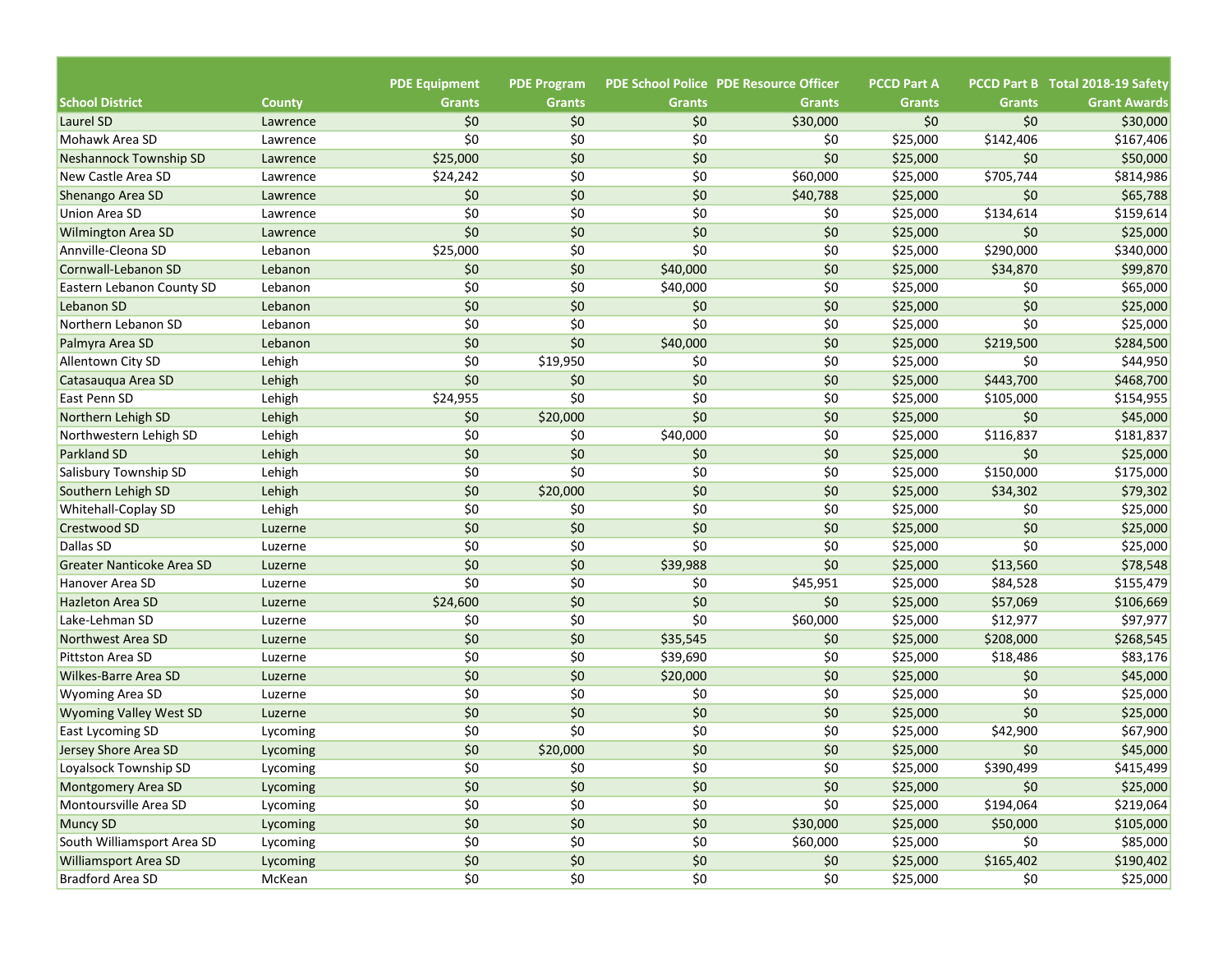|                                   |                         | <b>PDE Equipment</b> | <b>PDE Program</b> |               | <b>PDE School Police PDE Resource Officer</b> | <b>PCCD Part A</b>   |               | PCCD Part B Total 2018-19 Safety |
|-----------------------------------|-------------------------|----------------------|--------------------|---------------|-----------------------------------------------|----------------------|---------------|----------------------------------|
| <b>School District</b>            | <b>County</b>           | <b>Grants</b><br>\$0 | <b>Grants</b>      | <b>Grants</b> | <b>Grants</b>                                 | <b>Grants</b>        | <b>Grants</b> | <b>Grant Awards</b>              |
| Kane Area SD<br>Otto-Eldred SD    | <b>McKean</b>           | \$0                  | \$0<br>\$0         | \$0<br>\$0    | \$0                                           | \$25,000             | \$87,302      | \$112,302                        |
| Port Allegany SD                  | McKean<br><b>McKean</b> | \$0                  | \$0                | \$0           | \$0<br>\$0                                    | \$25,000<br>\$25,000 | \$0<br>\$0    | \$25,000<br>\$25,000             |
| Smethport Area SD                 | McKean                  | \$0                  | \$0                | \$0           | \$0                                           |                      | \$207,280     | \$232,280                        |
| Commodore Perry SD                | Mercer                  | \$0                  | \$0                | \$39,872      | \$0                                           | \$25,000<br>\$25,000 | \$26,000      | \$90,872                         |
| Farrell Area SD                   | Mercer                  | \$0                  | \$0                | \$35,600      | \$0                                           | \$25,000             | \$0           | \$60,600                         |
| <b>Greenville Area SD</b>         | Mercer                  | \$0                  | \$0                | \$0           | \$0                                           | \$25,000             | \$0           | \$25,000                         |
| <b>Grove City Area SD</b>         | Mercer                  | \$0                  | \$0                | \$35,497      | \$0                                           | \$25,000             | \$0           | \$60,497                         |
| Hermitage SD                      | Mercer                  | \$0                  | \$0                | \$0           | \$0                                           | \$25,000             | \$25,604      | \$50,604                         |
| Jamestown Area SD                 | Mercer                  | \$25,000             | \$0                | \$0           | \$0                                           | \$25,000             | \$0           | \$50,000                         |
| Lakeview SD                       | Mercer                  | \$0                  | \$20,000           | \$0           | \$0                                           | \$25,000             | \$269,798     | \$314,798                        |
| Mercer Area SD                    | Mercer                  | \$0                  | \$0                | \$0           | \$0                                           | \$25,000             | \$0           | \$25,000                         |
|                                   |                         | \$0                  | \$0                | \$0           | \$0                                           |                      | \$0           |                                  |
| <b>Reynolds SD</b>                | Mercer                  | \$0                  |                    |               |                                               | \$25,000             |               | \$25,000                         |
| Sharon City SD                    | Mercer                  |                      | \$0                | \$0           | \$0                                           | \$25,000             | \$85,455      | \$110,455                        |
| Sharpsville Area SD               | Mercer                  | \$0                  | \$0                | \$0           | \$0                                           | \$25,000             | \$0           | \$25,000                         |
| West Middlesex Area SD            | Mercer                  | \$0                  | \$0                | \$0           | \$30,000                                      | \$25,000             | \$0           | \$55,000                         |
| <b>Mifflin County SD</b>          | Mifflin                 | \$0                  | \$0                | \$0           | \$0                                           | \$25,000             | \$530,550     | \$555,550                        |
| East Stroudsburg Area SD          | Monroe                  | \$22,900             | \$16,356           | \$0           | \$0                                           | \$25,000             | \$150,725     | \$214,981                        |
| <b>Pleasant Valley SD</b>         | Monroe                  | \$0                  | \$0                | \$0           | \$0                                           | \$25,000             | \$0           | \$25,000                         |
| Pocono Mountain SD                | Monroe                  | \$25,000             | \$0                | \$0           | \$30,000                                      | \$25,000             | \$0           | \$80,000                         |
| <b>Stroudsburg Area SD</b>        | Monroe                  | \$0                  | \$0                | \$0           | \$0                                           | \$25,000             | \$530,001     | \$555,001                        |
| Abington SD                       | Montgomery              | \$17,698             | \$0                | \$0           | \$0                                           | \$25,000             | \$80,100      | \$122,798                        |
| Bryn Athyn SD                     | Montgomery              | \$0                  | \$0                | \$0           | \$0                                           | \$0                  | \$0           | \$0                              |
| Cheltenham SD                     | Montgomery              | \$0                  | \$20,000           | \$0           | \$0                                           | \$25,000             | \$0           | \$45,000                         |
| Colonial SD                       | Montgomery              | \$0                  | \$0                | \$0           | \$0                                           | \$25,000             | \$73,775      | \$98,775                         |
| Hatboro-Horsham SD                | Montgomery              | \$0                  | \$0                | \$0           | \$60,000                                      | \$25,000             | \$152,280     | \$237,280                        |
| Jenkintown SD                     | Montgomery              | \$0                  | \$0                | \$0           | \$0                                           | \$25,000             | \$0           | \$25,000                         |
| Lower Merion SD                   | Montgomery              | \$0                  | \$0                | \$0           | \$0                                           | \$25,000             | \$0           | \$25,000                         |
| Lower Moreland Township SD        | Montgomery              | \$0                  | \$0                | \$0           | \$0                                           | \$25,000             | \$0           | \$25,000                         |
| Methacton SD                      | Montgomery              | \$0                  | \$12,500           | \$0           | \$0                                           | \$25,000             | \$0           | \$37,500                         |
| Norristown Area SD                | Montgomery              | \$24,980             | \$0                | \$0           | \$30,000                                      | \$25,000             | \$1,512,000   | \$1,591,980                      |
| North Penn SD                     | Montgomery              | \$0                  | \$20,000           | \$0           | \$0                                           | \$25,000             | \$289,488     | \$334,488                        |
| Perkiomen Valley SD               | Montgomery              | \$0                  | \$0                | \$0           | \$0                                           | \$25,000             | \$0           | \$25,000                         |
| Pottsgrove SD                     | Montgomery              | \$0                  | \$0                | \$0           | \$0                                           | \$25,000             | \$51,000      | \$76,000                         |
| <b>Pottstown SD</b>               | Montgomery              | \$0                  | \$0                | \$0           | \$0                                           | \$25,000             | \$0           | \$25,000                         |
| Souderton Area SD                 | Montgomery              | \$0                  | \$0                | \$40,000      | \$0                                           | \$25,000             | \$74,975      | \$139,975                        |
| Springfield Township SD           | Montgomery              | \$0                  | \$0                | \$0           | $$0$$                                         | \$25,000             | \$0           | \$25,000                         |
| Spring-Ford Area SD               | Montgomery              | \$0                  | \$0                | \$0           | \$0                                           | \$25,000             | \$386,192     | \$411,192                        |
| <b>Upper Dublin SD</b>            | Montgomery              | \$0                  | \$0                | \$0           | \$0                                           | \$25,000             | \$0           | \$25,000                         |
| <b>Upper Merion Area SD</b>       | Montgomery              | \$0                  | \$0                | \$0           | \$0                                           | \$25,000             | \$0           | \$25,000                         |
| <b>Upper Moreland Township SD</b> | Montgomery              | \$0                  | \$0\$              | \$0           | \$0                                           | \$25,000             | \$0           | \$25,000                         |
| Upper Perkiomen SD                | Montgomery              | \$0                  | \$14,190           | \$0           | \$0                                           | \$25,000             | \$58,320      | \$97,510                         |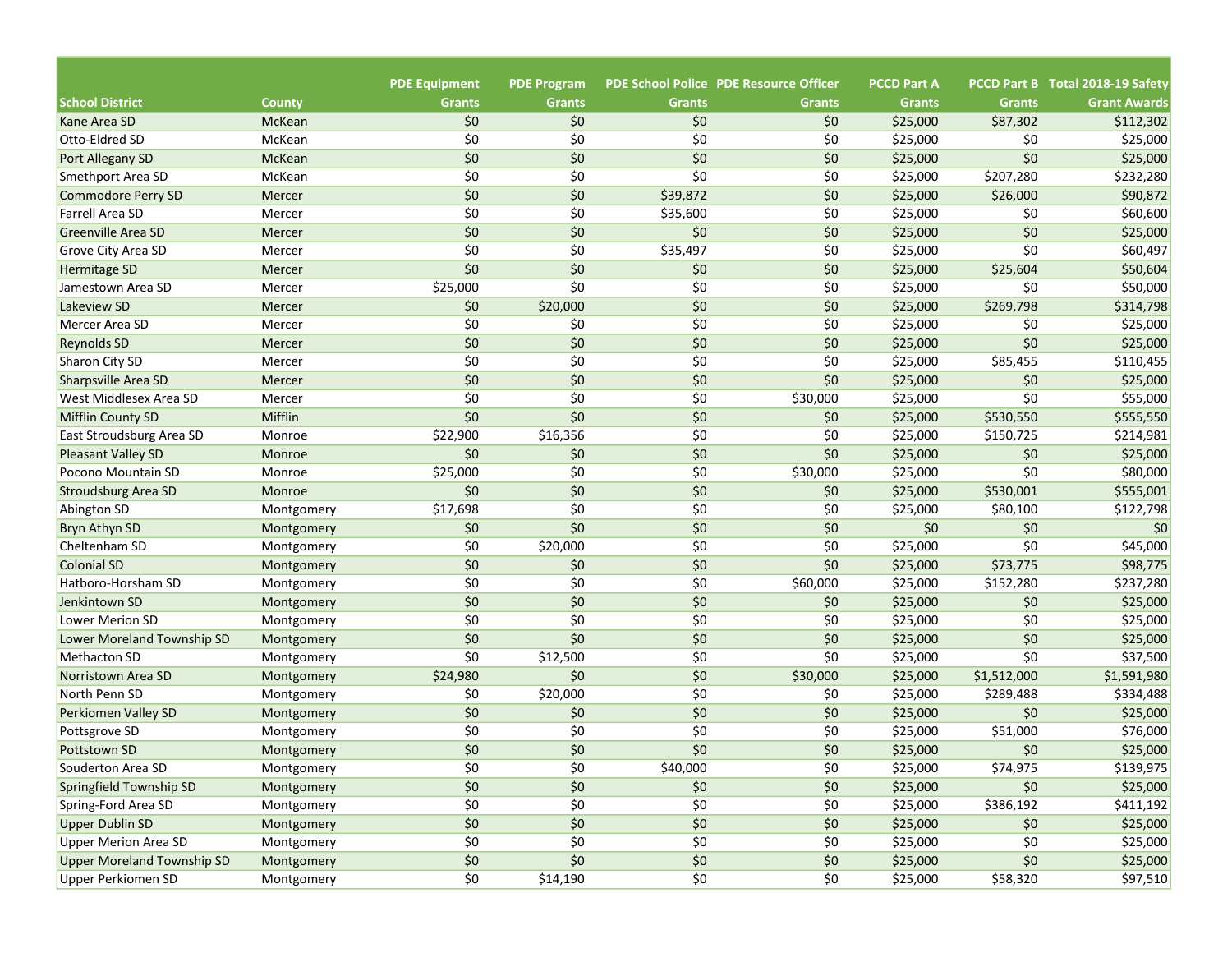|                                            |                            | <b>PDE Equipment</b> | <b>PDE Program</b> |                      | <b>PDE School Police PDE Resource Officer</b> | <b>PCCD Part A</b>   |                      | PCCD Part B Total 2018-19 Safety |
|--------------------------------------------|----------------------------|----------------------|--------------------|----------------------|-----------------------------------------------|----------------------|----------------------|----------------------------------|
| <b>School District</b>                     | <b>County</b>              | <b>Grants</b>        | <b>Grants</b>      | <b>Grants</b><br>\$0 | <b>Grants</b>                                 | <b>Grants</b>        | <b>Grants</b><br>\$0 | <b>Grant Awards</b>              |
| Wissahickon SD<br>Danville Area SD         | Montgomery                 | \$0<br>\$0           | \$0<br>\$0         |                      | \$60,000                                      | \$25,000             | \$0                  | \$85,000                         |
|                                            | Montour<br>Northampton     | \$0                  | \$0                | \$26,592<br>\$0      | \$0<br>\$0                                    | \$25,000<br>\$25,000 | \$0                  | \$51,592<br>\$25,000             |
| <b>Bangor Area SD</b><br>Bethlehem Area SD |                            | \$24,984             | \$0                | \$0                  | \$0                                           |                      | \$0                  | \$49,984                         |
| <b>Easton Area SD</b>                      | Northampton<br>Northampton | \$25,000             | \$0                | \$39,962             | \$0                                           | \$25,000<br>\$25,000 | \$0                  | \$89,962                         |
| Nazareth Area SD                           |                            | \$0                  | \$0                | \$0                  | \$0                                           | \$25,000             | \$0                  | \$25,000                         |
| Northampton Area SD                        | Northampton                | \$24,330             | \$19,404           | \$0                  | \$0                                           | \$25,000             | \$307,944            | \$376,678                        |
| Pen Argyl Area SD                          | Northampton                | \$0                  | \$0                | \$0                  | \$0                                           | \$25,000             | \$42,180             | \$67,180                         |
|                                            | Northampton                | \$0                  | \$0                | \$0                  | \$0                                           | \$25,000             | \$154,856            | \$179,856                        |
| Saucon Valley SD                           | Northampton                | \$0                  | \$0                | \$0                  |                                               |                      |                      |                                  |
| <b>Wilson Area SD</b>                      | Northampton                | \$0                  | \$0                |                      | \$60,000                                      | \$25,000             | \$186,190            | \$271,190                        |
| Line Mountain SD                           | Northumberland             |                      |                    | \$0                  | \$0                                           | \$0                  | \$0<br>\$0           | \$0                              |
| Milton Area SD                             | Northumberland             | \$24,960             | \$20,000           | \$0                  | \$0                                           | \$25,000             |                      | \$69,960                         |
| <b>Mount Carmel Area SD</b>                | Northumberland             | \$0                  | \$19,700           | \$0                  | \$81,167                                      | \$25,000             | \$164,953            | \$290,820                        |
| Shamokin Area SD                           | Northumberland             | \$20,089             | \$20,000           | \$0                  | \$0                                           | \$25,000             | \$0                  | \$65,089                         |
| Shikellamy SD                              | Northumberland             | \$0                  | \$0                | \$0                  | \$0                                           | \$25,000             | \$0                  | \$25,000                         |
| <b>Warrior Run SD</b>                      | Northumberland             | \$0                  | \$0                | \$39,645             | \$0                                           | \$25,000             | \$54,117             | \$118,762                        |
| Greenwood SD                               | Perry                      | \$0                  | \$0                | \$0                  | \$0                                           | \$25,000             | \$0                  | \$25,000                         |
| Newport SD                                 | Perry                      | \$0                  | \$0                | \$0                  | \$0                                           | \$25,000             | \$31,883             | \$56,883                         |
| Susquenita SD                              | Perry                      | \$0                  | \$0                | \$0                  | \$0                                           | \$25,000             | \$224,069            | \$249,069                        |
| <b>West Perry SD</b>                       | Perry                      | \$0                  | \$0                | \$0                  | \$0                                           | \$25,000             | \$46,308             | \$71,308                         |
| Philadelphia City SD                       | Philadelphia               | \$25,000             | \$0                | \$0                  | \$0                                           | \$25,000             | \$3,815,000          | \$3,865,000                      |
| Delaware Valley SD                         | Pike                       | \$0                  | \$0                | \$0                  | \$0                                           | \$25,000             | \$0                  | \$25,000                         |
| <b>Wallenpaupack Area SD</b>               | Pike                       | \$0                  | \$0                | \$40,000             | \$0                                           | \$25,000             | \$42,510             | \$107,510                        |
| <b>Austin Area SD</b>                      | Potter                     | \$0                  | \$0                | \$0                  | \$0                                           | \$25,000             | \$0                  | \$25,000                         |
| <b>Coudersport Area SD</b>                 | Potter                     | \$10,100             | \$0                | \$0                  | \$0                                           | \$25,000             | \$0                  | \$35,100                         |
| Galeton Area SD                            | Potter                     | \$0                  | \$0                | \$0                  | \$0                                           | \$25,000             | \$0                  | \$25,000                         |
| Northern Potter SD                         | Potter                     | \$0                  | \$0                | \$0                  | \$0                                           | \$25,000             | \$0                  | \$25,000                         |
| Oswayo Valley SD                           | Potter                     | \$0                  | \$0                | \$0                  | \$0                                           | \$25,000             | \$0                  | \$25,000                         |
| <b>Blue Mountain SD</b>                    | Schuylkill                 | \$0                  | \$0                | \$0                  | \$0                                           | \$25,000             | \$376,788            | \$401,788                        |
| Mahanoy Area SD                            | Schuylkill                 | \$0                  | \$0                | \$0                  | \$0                                           | \$25,000             | \$0                  | \$25,000                         |
| Minersville Area SD                        | Schuylkill                 | \$0                  | \$0                | \$0                  | \$0                                           | \$25,000             | \$0                  | \$25,000                         |
| North Schuylkill SD                        | Schuylkill                 | \$0                  | \$0                | \$0                  | \$0                                           | \$25,000             | \$0                  | \$25,000                         |
| Pine Grove Area SD                         | Schuylkill                 | \$0                  | \$0                | \$0                  | \$0                                           | \$25,000             | \$0                  | \$25,000                         |
| Pottsville Area SD                         | Schuylkill                 | \$0                  | \$0                | \$0                  | \$0                                           | \$25,000             | \$0                  | \$25,000                         |
| Saint Clair Area SD                        | Schuylkill                 | \$0                  | \$3,790            | \$0                  | \$26,250                                      | \$25,000             | \$0                  | \$55,040                         |
| Schuylkill Haven Area SD                   | Schuylkill                 | \$20,158             | \$0                | \$0                  | \$0                                           | \$25,000             | \$130,796            | \$175,954                        |
| Shenandoah Valley SD                       | Schuylkill                 | \$0                  | $$0$$              | \$0                  | $$0$$                                         | \$25,000             | \$38,000             | \$63,000                         |
| Tamaqua Area SD                            | Schuylkill                 | \$0                  | \$0                | \$0                  | \$0                                           | \$25,000             | \$0                  | \$25,000                         |
| <b>Tri-Valley SD</b>                       | Schuylkill                 | \$0                  | \$0                | \$0                  | \$0                                           | \$25,000             | \$50,607             | \$75,607                         |
| <b>Williams Valley SD</b>                  | Schuylkill                 | $$0$$                | \$0                | \$0                  | \$0                                           | \$25,000             | \$225,000            | \$250,000                        |
| Midd-West SD                               | Snyder                     | \$0                  | \$0                | \$0                  | \$0                                           | \$25,000             | \$95,077             | \$120,077                        |
| Selinsgrove Area SD                        | Snyder                     | \$25,000             | \$0                | \$39,900             | \$0                                           | \$25,000             | \$440,000            | \$529,900                        |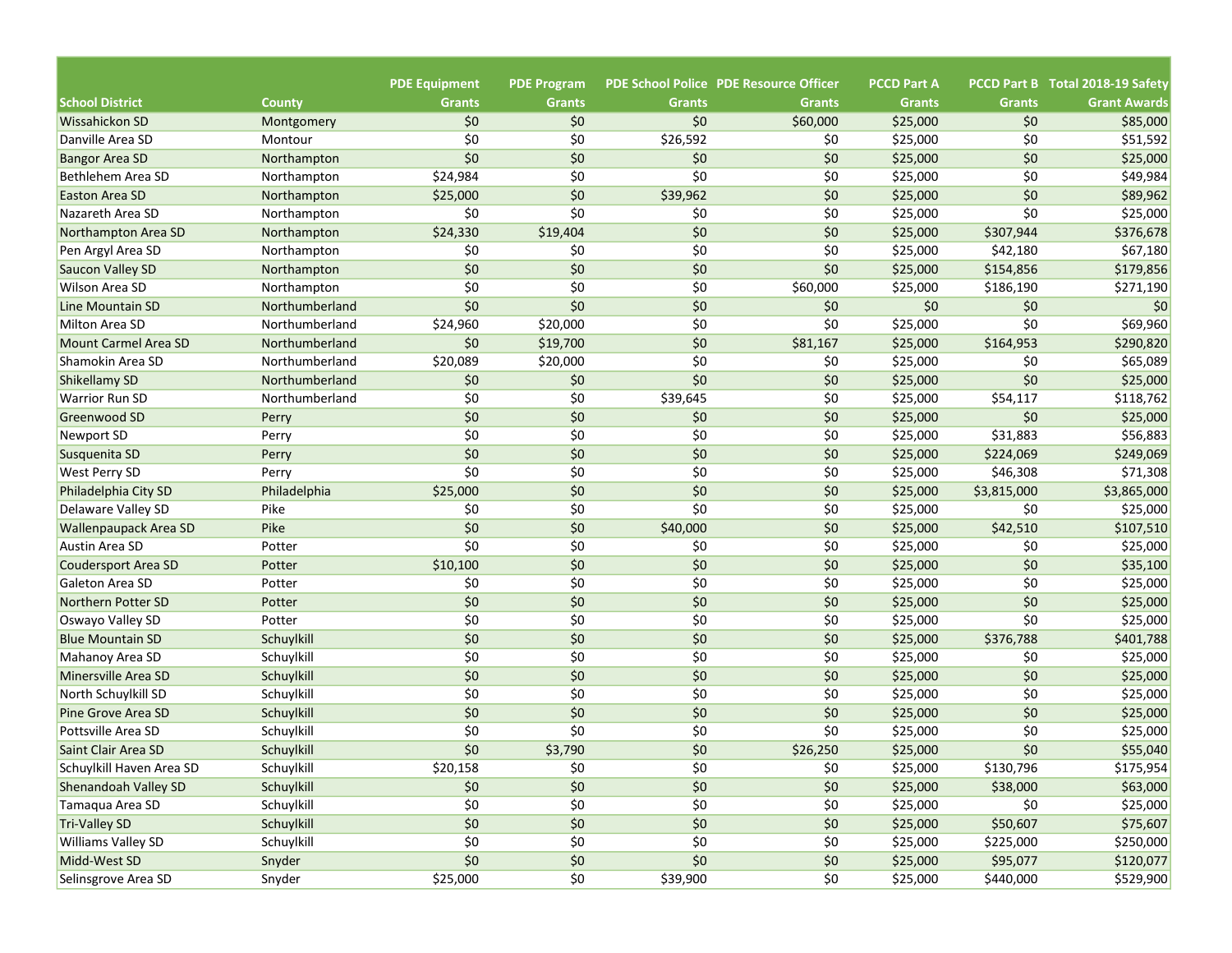|                                                  |                      | <b>PDE Equipment</b> | <b>PDE Program</b> |               | <b>PDE School Police PDE Resource Officer</b> | <b>PCCD Part A</b>   |                      | PCCD Part B Total 2018-19 Safety |
|--------------------------------------------------|----------------------|----------------------|--------------------|---------------|-----------------------------------------------|----------------------|----------------------|----------------------------------|
| <b>School District</b>                           | <b>County</b>        | <b>Grants</b>        | <b>Grants</b>      | <b>Grants</b> | <b>Grants</b><br>\$0                          | <b>Grants</b>        | <b>Grants</b><br>\$0 | <b>Grant Awards</b>              |
| <b>Berlin Brothersvalley SD</b>                  | Somerset             | \$23,238             | \$0                | \$0<br>\$0    |                                               | \$25,000             | \$0                  | \$48,238                         |
| Conemaugh Township Area SD<br>Meyersdale Area SD | Somerset             | \$20,037<br>\$0      | \$0<br>\$0         | \$0           | \$30,000<br>\$0                               | \$25,000<br>\$25,000 | \$0                  | \$75,037<br>\$25,000             |
| North Star SD                                    | Somerset<br>Somerset | \$0                  | \$0                | \$0           | \$0                                           | \$25,000             | \$92,150             |                                  |
| Rockwood Area SD                                 | Somerset             | \$0                  | \$0                | \$0           | \$0                                           | \$25,000             | \$90,448             | \$117,150<br>\$115,448           |
| Salisbury-Elk Lick SD                            |                      | \$0                  | \$0                | \$0           | \$0                                           | \$25,000             | \$350,000            | \$375,000                        |
| Shade-Central City SD                            | Somerset<br>Somerset | \$0                  | \$0                | \$0           | \$0                                           | \$25,000             | \$0                  | \$25,000                         |
| Shanksville-Stonycreek SD                        |                      | \$0                  | \$0                | \$0           | \$0                                           | \$25,000             | \$0                  | \$25,000                         |
| Somerset Area SD                                 | Somerset<br>Somerset | \$0                  | \$0                | \$0           | \$0                                           | \$25,000             | \$33,564             | \$58,564                         |
|                                                  |                      | \$0                  | \$0                | \$0           | \$0                                           |                      |                      |                                  |
| Turkeyfoot Valley Area SD                        | Somerset             | \$0                  | \$0                | \$0           | \$0                                           | \$25,000             | \$78,513<br>\$0      | \$103,513                        |
| <b>Windber Area SD</b>                           | Somerset             | \$0                  | \$0                | \$0           | \$0                                           | \$25,000             |                      | \$25,000                         |
| Sullivan County SD                               | Sullivan             |                      |                    |               |                                               | \$25,000             | \$43,362             | \$68,362                         |
| <b>Blue Ridge SD</b>                             | Susquehanna          | \$25,000             | \$0                | \$0           | \$0                                           | \$25,000             | \$0                  | \$50,000                         |
| <b>Elk Lake SD</b>                               | Susquehanna          | \$0                  | \$0                | \$30,580      | \$0                                           | \$25,000             | \$0                  | \$55,580                         |
| <b>Forest City Regional SD</b>                   | Susquehanna          | \$0                  | \$20,000           | \$0           | \$32,035                                      | \$25,000             | \$38,707             | \$115,742                        |
| Montrose Area SD                                 | Susquehanna          | \$0                  | \$0                | \$0           | \$0                                           | \$25,000             | \$59,585             | \$84,585                         |
| <b>Mountain View SD</b>                          | Susquehanna          | \$0                  | \$0                | \$0           | \$0                                           | \$25,000             | \$0                  | \$25,000                         |
| Susquehanna Community SD                         | Susquehanna          | \$0                  | \$0                | \$0           | \$0                                           | \$25,000             | \$0                  | \$25,000                         |
| Northern Tioga SD                                | Tioga                | \$22,841             | \$0                | \$0           | \$0                                           | \$25,000             | \$0                  | \$47,841                         |
| Southern Tioga SD                                | Tioga                | \$0                  | \$0                | \$0           | \$0                                           | \$25,000             | \$0                  | \$25,000                         |
| <b>Wellsboro Area SD</b>                         | Tioga                | \$0                  | \$0                | \$0           | \$0                                           | \$25,000             | \$211,434            | \$236,434                        |
| Lewisburg Area SD                                | Union                | \$0                  | \$0                | \$0           | \$0                                           | \$25,000             | \$40,638             | \$65,638                         |
| Mifflinburg Area SD                              | Union                | \$23,735             | \$0                | \$0           | \$0                                           | \$25,000             | \$253,608            | \$302,343                        |
| Cranberry Area SD                                | Venango              | \$0                  | \$0                | \$29,790      | \$0                                           | \$25,000             | \$0                  | \$54,790                         |
| Franklin Area SD                                 | Venango              | \$0                  | \$0                | \$0           | \$0                                           | \$25,000             | \$0                  | \$25,000                         |
| Oil City Area SD                                 | Venango              | \$0                  | \$0                | \$0           | \$0                                           | \$25,000             | \$175,523            | \$200,523                        |
| <b>Titusville Area SD</b>                        | Venango              | \$0                  | \$0                | \$0           | \$0                                           | \$25,000             | \$0                  | \$25,000                         |
| Valley Grove SD                                  | Venango              | \$0                  | \$0                | \$0           | \$0                                           | \$25,000             | \$0                  | \$25,000                         |
| <b>Warren County SD</b>                          | Warren               | \$24,993             | \$0                | \$0           | \$0                                           | \$25,000             | \$12,210             | \$62,203                         |
| Avella Area SD                                   | Washington           | \$0                  | \$0                | \$0           | \$0                                           | \$25,000             | \$0                  | \$25,000                         |
| <b>Bentworth SD</b>                              | Washington           | \$0                  | \$0                | \$0           | \$0                                           | \$25,000             | \$372,210            | \$397,210                        |
| Bethlehem-Center SD                              | Washington           | \$0                  | \$0                | \$0           | \$0                                           | \$25,000             | \$0                  | \$25,000                         |
| <b>Burgettstown Area SD</b>                      | Washington           | \$0                  | \$0                | \$20,000      | \$0                                           | \$25,000             | \$122,762            | \$167,762                        |
| California Area SD                               | Washington           | \$0                  | \$0                | \$0           | \$0                                           | \$25,000             | \$90,014             | \$115,014                        |
| Canon-McMillan SD                                | Washington           | \$0                  | \$0                | \$0           | \$0                                           | \$25,000             | \$0                  | \$25,000                         |
| Charleroi SD                                     | Washington           | \$0                  | \$0                | \$0           | \$66,254                                      | \$25,000             | \$521,898            | \$613,152                        |
| Chartiers-Houston SD                             | Washington           | \$0                  | \$0                | \$0           | \$0                                           | \$25,000             | \$0                  | \$25,000                         |
| Fort Cherry SD                                   | Washington           | \$0                  | \$0                | \$0           | \$0                                           | \$25,000             | \$0                  | \$25,000                         |
| McGuffey SD                                      | Washington           | $$0$$                | $$0$$              | \$0           | $$0$$                                         | \$25,000             | \$0\$                | \$25,000                         |
| Peters Township SD                               | Washington           | $$0$$                | \$0                | \$0           | \$0                                           | \$25,000             | \$15,007             | \$40,007                         |
| <b>Ringgold SD</b>                               | Washington           | \$0\$                | $$0$$              | \$40,000      | \$0                                           | \$25,000             | \$113,590            | \$178,590                        |
| <b>Trinity Area SD</b>                           | Washington           | \$0                  | \$0                | \$20,000      | \$0                                           | \$25,000             | \$60,056             | \$105,056                        |